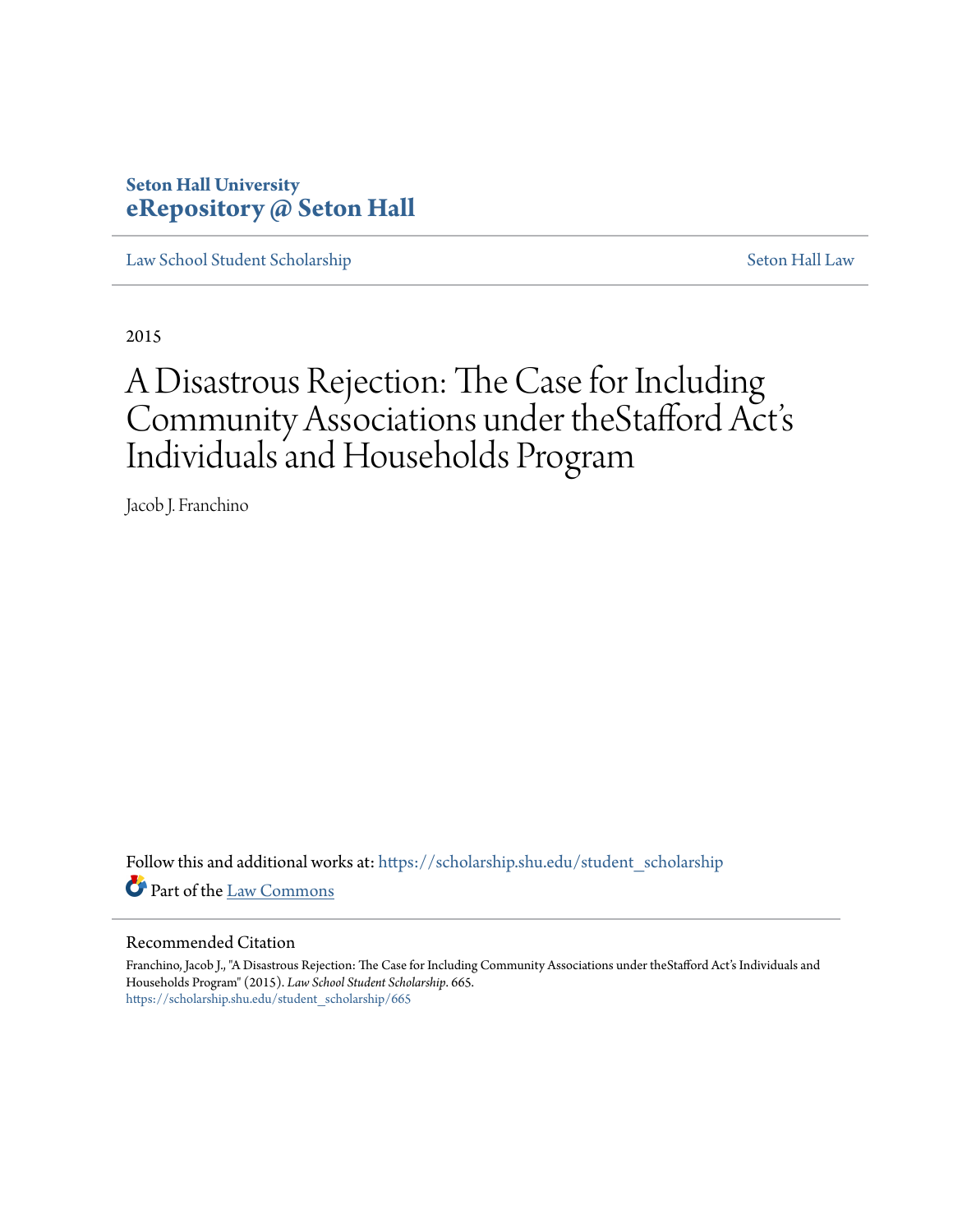#### **A Disastrous Rejection: The Case for Including Community Associations under the Stafford Act's Individuals and Households Program Jacob J. Franchino\***

#### <span id="page-1-0"></span>**I. Introduction**

In the waning days of October 2012, the hurricane-turned-post-tropical-cyclone, since referred to as "Super-Storm Sandy" ("Sandy"), carved its way through the Caribbean and up the east coast of the United States before finally making landfall on New Jersey's coast.<sup>1</sup> The devastation wrought by Sandy was significant; at final tally, the storm resulted in 147 deaths, damage and destruction to at least 650,000 homes, and massive power outages affecting millions of residents. 2

While Sandy's wrath certainly cast a wide net, the damage to New Jersey and New York was particularly severe. New York's infrastructure was severely impacted, including, among other things, significant flooding to streets, major subway lines, and airports. <sup>3</sup> Similarly, on the other side of the Hudson, Sandy caused an estimated \$400 million in damage to New Jersey's public transportation system.<sup>4</sup> Across both states, the storm devastated beaches, roads, parks and utilities. 5 The immensity of Sandy's public devastation was matched only by its cost. With approximately \$50 billion in damages, Sandy was the second costliest weather event in

<sup>1</sup>*See, e.g.*, Doyle Rice, *Weather Lessons from Super Storm Sandy*, USA TODAY (Oct. 28, 2013, 10:28 AM), http://www.usatoday.com/story/weather/2013/10/26/weather-hurricane-superstorm-sandy/3178777/. <sup>2</sup>Kathryn D. Sullivan & Louis W. Uccellini, *Hurricane/Post-Tropical Cyclone Sandy, October 22-29, 2012*, NAT'L

- OCEANIC AND ATMOSPHERIC ADMIN., U.S. DEP'T OF COMMERCE iv (May 2013),
- http://www.nws.noaa.gov/os/assessments/pdfs/Sandy13.pdf.

<sup>\*</sup> J.D. Candidate, 2015, Seton Hall University School of Law. B.A., 2011 Rutgers, the State University of New Jersey. I would like to offer special thanks to Professor Angela C. Carmella for the guidance and feedback she provided me during the writing process. I would also like to thank Jennifer Randolph for all of her help during the editing process.

<sup>3</sup> *Id.* 4 *Id.*

<sup>5</sup> *See, e.g.*, Ginger Adams Otis, *Hurricane Sandy, On Year Later: Tracing the Superstorm's Path from Inception to*  Destruction, N.Y. DAILY NEWS, (Oct. 26, 2013, 5:27 PM), http://www.nydailynews.com/new-york/hurricanesandy/sandy-1-year-storm-winds-article-1.1495677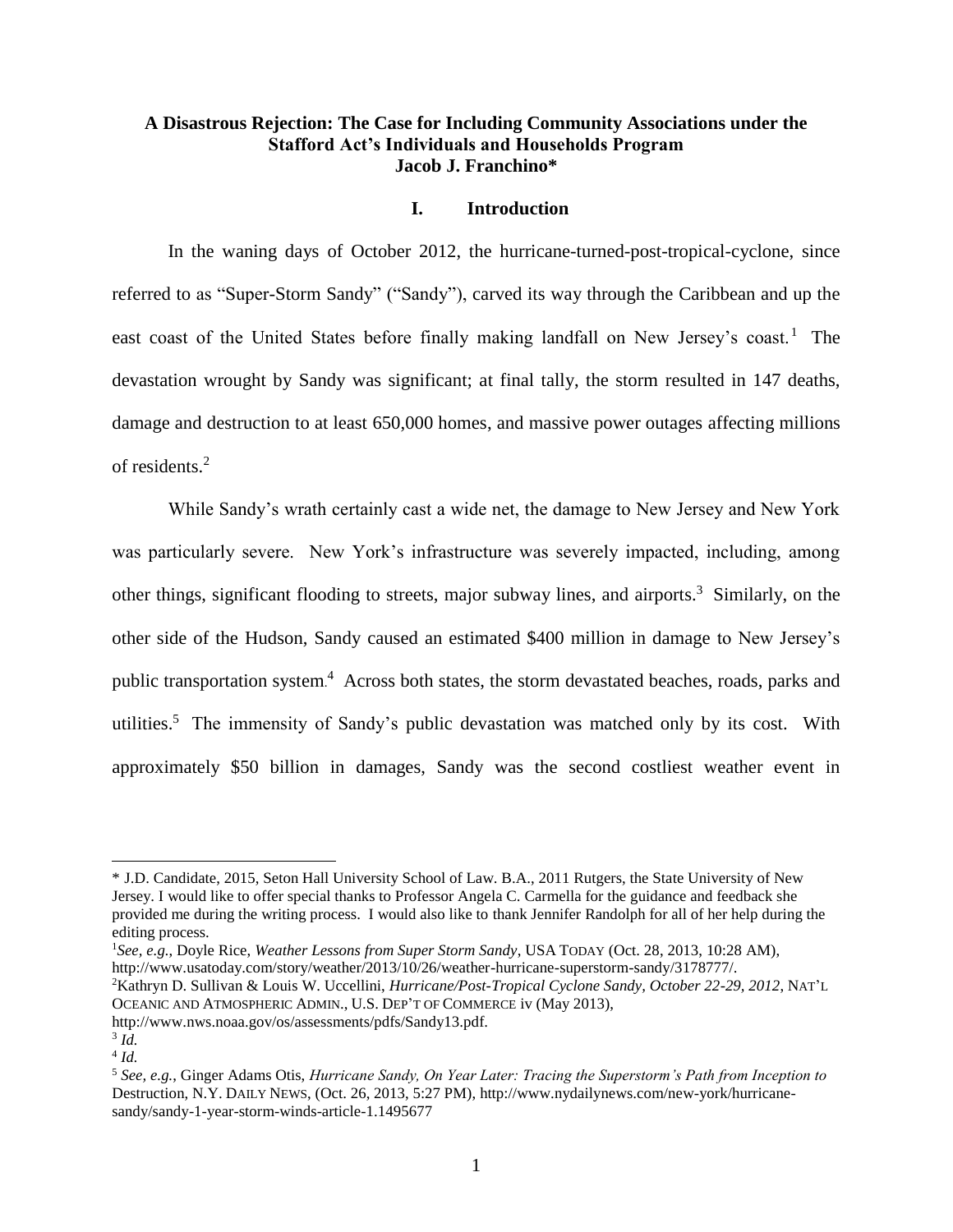American history, behind only Hurricane Katrina.<sup>6</sup> Among a number of other public assistance grants stemming from Sandy (totaling about \$1.7 billion), the Federal Emergency Management Agency (FEMA) estimates that it provided almost \$20 million to the New York Department of Transportation for debris removal, almost \$5 million to the Long Beach Medical Center, \$2.5 million to the New York City Department of Health and Mental Hygiene, and over \$451,000 to the Hudson River Park Trust to repair its facilities.<sup>7</sup>

Perhaps even more concerning than the public destruction and cost accompanying Sandy's arrival was the storm's impact on the private community. According to the National Hurricane Center, "[t]he extent of catastrophic damage along the New Jersey coast was unprecedented in the state's history," adding that "[w]hole communities were inundated by water and sand, houses were washed from their foundations . . . . "<sup>8</sup> In the storm's aftermath, over 5 million homes went without power, with outages often lasting for weeks.<sup>9</sup> Approximately 346,000 housing units sustained at least some damage, and state officials deemed 22,000 of them uninhabitable.<sup>10</sup> In New York, the story was similar. Governor Cuomo estimated that an astonishing 305,000 homes in the state were destroyed in the storm, most by Sandy's powerful surge. $^{11}$ 

Portending catastrophes such as Sandy, Congress passed the Robert T. Stafford Disaster Relief and Emergency Assistance Act (the "Stafford Act") with the purpose of "[alleviating] the suffering and damage" resulting from disasters by "providing Federal assistance programs for

<sup>6</sup> Rice, *supra* note [1.](#page-1-0)

<sup>7</sup> *Public Assistance By the Numbers,* FED. EMERGENCY MGMT. AGENCY (Aug. 23, 2013, 3:22 PM), http://www.fema.gov/news-release/2013/08/23/public-assistance-numbers.

<sup>8</sup> ERIC S. BLAKE, TODD B. KIMBERLAIN, ROBERT J. BERG, JOHN P. CANGIALOSI & JOHN L. BEVEN II, NAT'L HURRICANE CTR., AL182012, TROPICAL CYCLONE REPORT: HURRICANE SANDY 17 (2013), *available at*  http://www.nhc.noaa.gov/data/tcr/AL182012\_Sandy.pdf

<sup>9</sup> *Id.*

<sup>10</sup> *Id.*

 $11$  *Id.*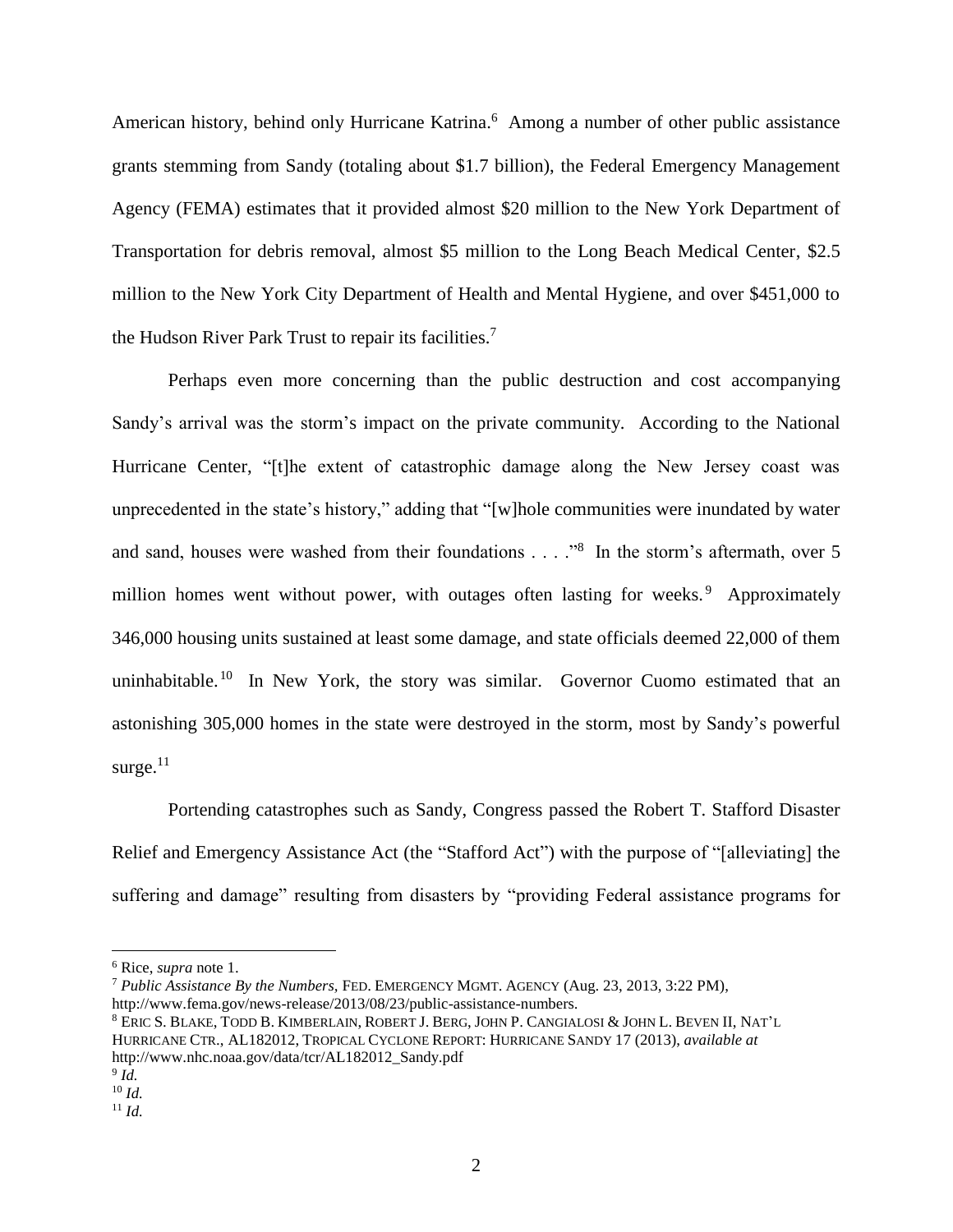both public and private losses sustained in disasters."<sup>12</sup> Notably, through its Individuals and Households Program ("IHP"), the Stafford Act permits the distribution of federal grants to homeowners for both repairs and replacements of "owner-occupied" private residences damaged by a major disaster.<sup>13</sup> According to its most recent reports, FEMA provided a combined \$13 billion in total federal aid to the recovery efforts in New York and New Jersey.<sup>14</sup> Of this total figure, \$996 million of New York's total aid<sup>15</sup> and \$412 million of New Jersey's total aid is going towards "individuals and households" claims.<sup>16</sup>

<span id="page-3-3"></span><span id="page-3-0"></span>While FEMA has distributed a substantial amount of assistance for "individuals and households" thus far, a regional peculiarity has revealed a gap in the IHP. A substantial number of homeowners in the New York area own homes in common interest communities (planned communities, housing cooperatives, and condominiums).<sup>17</sup> To various extents, common interest communities possess a certain level of collectively owned property which is held by and managed through a community association.<sup>18</sup> The gap in disaster coverage is manifest in FEMA's view of community associations.<sup>19</sup> While community associations are almost always non-profit organizations, composed exclusively of the homeowners in a given community,<sup>20</sup>

<span id="page-3-2"></span><span id="page-3-1"></span><sup>&</sup>lt;sup>12</sup> Robert T. Stafford Disaster Relief and Emergency Assistance Act, 42 U.S.C.A. § 5121(b)(6) (West 2013).

<sup>13</sup> 42 U.S.C.A. § 5174 (c)(2)–(3) (West 2013).

<sup>14</sup> *See New Jersey Recovery From Superstorm Sandy: By the Numbers*, FED. EMERGENCY MGMT. AGENCY (Sept. 9, 2013, 3:09 PM), http://www.fema.gov/news-release/2013/09/03/new-jersey-recovery-superstorm-sandy-numbers (estimating total federal aid to New Jersey at \$ 5.6 billion); *New York: By the Numbers-42*, FED. EMERGENCY MGMT. AGENCY (Aug. 29, 2013, 3:07 PM), http://www.fema.gov/news-release/2013/08/29/new-york-numbers-42 (estimating total federal aid to New York at over \$ 8 billion).

<sup>15</sup> *New York: By the Numbers-42*, FED. EMERGENCY MGMT. AGENCY (Aug. 29 2013, 3:07 PM), http://www.fema.gov/news-release/2013/08/29/new-york-numbers-42.

<sup>16</sup> *See* FED. EMERGENCY MGMT. AGENCY, *supra* note [14.](#page-3-0)

<sup>17</sup> Michael H. Schill, Ioan Voicu, & Jonathan Miller, *The Condominium Versus Cooperative Puzzle: An Empirical Analysis of Housing in New York City*, 36 J. LEGAL STUD. 275, 276 (2007).

<sup>&</sup>lt;sup>18</sup> JESSE DUKEMINIER, PROPERTY 896 (7th ed. 2010).

<sup>19</sup> Mireya Navarro, *U.S. Rules Bar Aid to Co-ops Hit by Sandy*, N.Y. TIMES, May 1, 2013, at A1, *available at* http://www.nytimes.com/2013/05/02/nyregion/fema-policy-keeps-co-ops-from-disaster-aid.html?pagewanted=all. <sup>20</sup> *See* DUKEMINIER, *supra* note [18.](#page-3-1)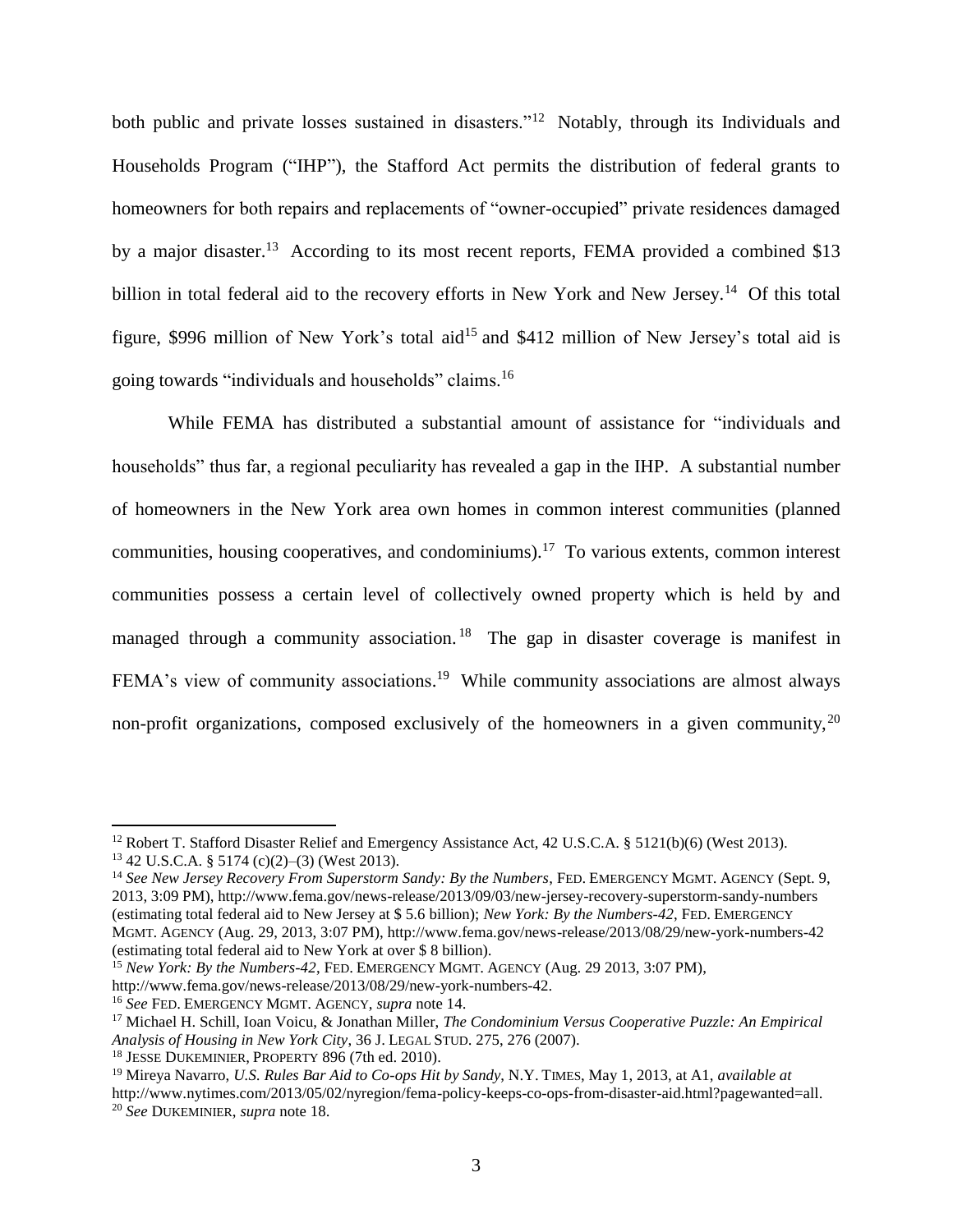FEMA views them as businesses.<sup>21</sup> Because they are viewed as such, community associations are not eligible for federal aid under the IHP. $^{22}$  This is especially problematic for homeowners in common interest communities with shared property elements such as outside walls, roofs, or other essentials of the home.<sup>23</sup>

<span id="page-4-0"></span>The confluence of the New York area's peculiar housing situation, the Stafford Act's failure to explicitly include community associations under IHP coverage, and FEMA's designation of such associations as businesses, is preventing thousands of condominium and housing cooperative owners in New York and New Jersey from receiving the full benefit of federal disaster grants.<sup>24</sup> After this gap in coverage became apparent, lawmakers in the New York area, anxious for relief, worked to create an amendment to the Stafford Act that would allow condominium and housing cooperatives the same coverage under the IHP as other homeowners.<sup>25</sup> This Comment argues that, because community associations are more appropriately viewed as an extension of their members as property owners, the proposed amendment to the Stafford Act should be passed in order to equally protect all homeowners from the burdens attendant to major disaster events.

Part II of this Comment explores the different types of common interest communities and their unique legal status. Part III outlines the nature of the federal aid generally available to homeowners under the Stafford Act's IHP. Part IV seizes upon the example of Hurricane Sandy to demonstrate the disastrous effects of the gap in coverage for common interest communities

<sup>21</sup> *See* Navarro, *supra* note [19.](#page-3-2)

<sup>22</sup> *Id.*

<sup>23</sup> *See* Navarro, *supra* note [19.](#page-3-2)

<sup>24</sup> *See* Maura McDermott, *After Sandy: Aid For Co-Ops and Condos*, NEWSDAY, March 7, 2013, at A05, *available at* 2013 WLNR 5588292.

<sup>25</sup> H.R. 2887, 113th Cong. (2013); S. 1480, 113th Cong. (2013). *See* Press Release, Rep. Steve Israel, Rep. Israel Announces Legislation to Make Co-Ops and Condos Eligible for Storm Recovery Grants (July 29, 2013), *available at* http://israel.house.gov/media-center/press-releases/rep-israel-announces-legislation-to-make-co-ops-and-condoseligible-for.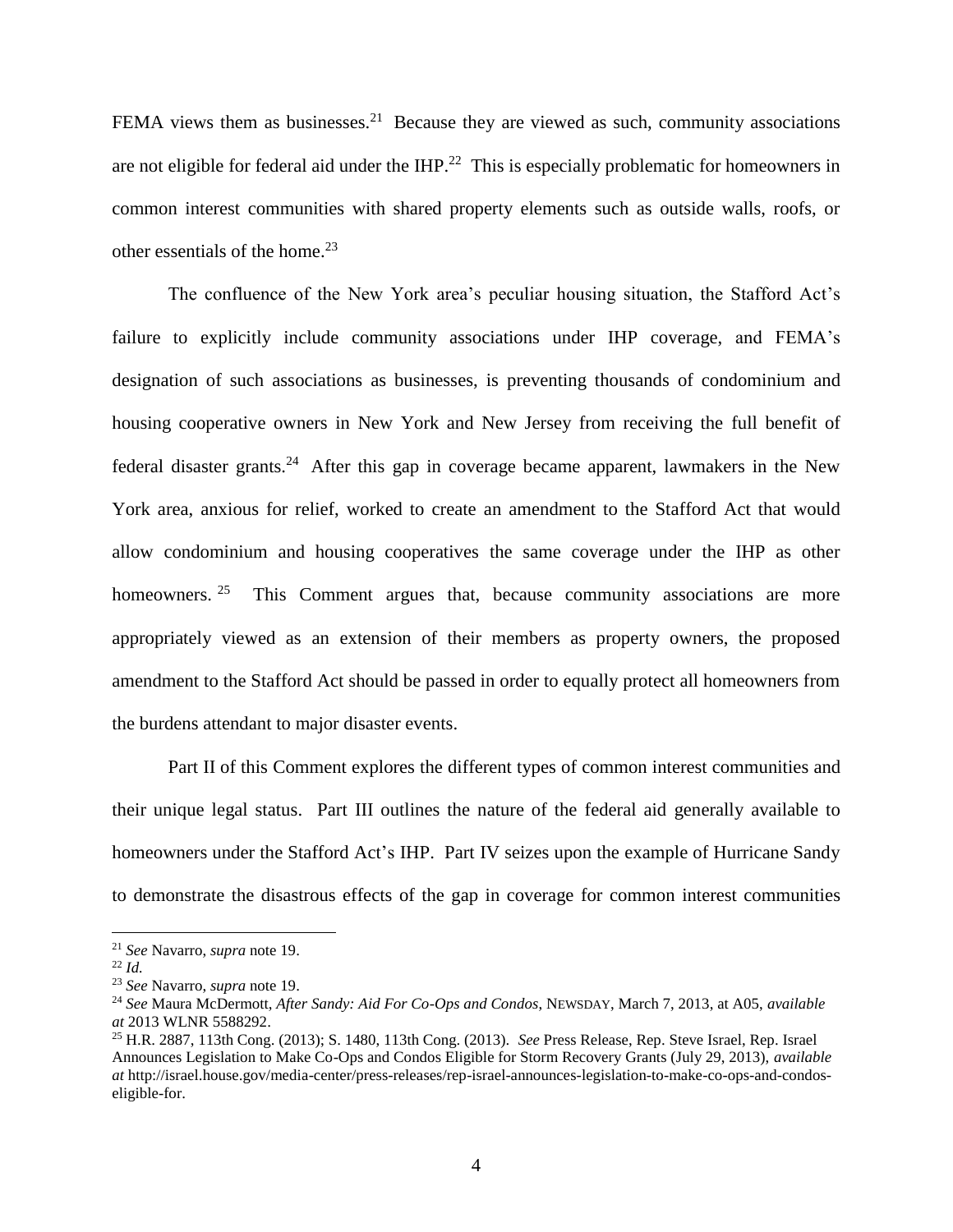under the Stafford Act and elaborates on the amendments proposed to correct it. Finally, by demonstrating the impracticality of viewing community associations as businesses and thus preventing them the benefit of IHP grants, Part V lends support to the legislative effort to amend the act to include condominium associations and housing cooperatives. Part VI concludes.

#### **II. The Legal Underpinnings of Common Interest Communities**

As of 2012, approximately 25.9 million housing units in the United States were in common interest communities.<sup>26</sup> Nearly 64 million residents live across the nation's  $323,600$ common interest communities, and over the last half-century that number has continued to grow.<sup>27</sup> In New York and New Jersey alone, there are a combined 19,000 common interest communities, accounting for almost 6 percent of common interest communities nationwide.<sup>28</sup>

<span id="page-5-0"></span>Common Interest Communities are "[r]eal-estate development[s] or neighborhood[s] in which individually owned lots or units are burdened by a servitude that imposes an obligation that cannot be avoided by nonuse or withdrawal."<sup>29</sup> All common interest communities are unified by three characteristics. First, membership in a community association is required for all individual owners within that particular community.<sup>30</sup> Second, each owner in a community is bound, by the same governing documents, to honor mutual obligations between owners and the community association.<sup>31</sup> Finally, each owner in a community contributes economically to the community association which represents the collective.<sup>32</sup> Summed up, "[t]he distinctive feature of a common-interest community is the obligation that binds the owners of individual lots or

 $\overline{\phantom{a}}$ 

<sup>31</sup> *Id.* at 4

<sup>26</sup> *Statistical Review 2012: For U.S. Homeowners Associations, Condominium Communities and Housing Cooperatives, National and State Data*, FOUND. FOR CMTY. ASS'N. RESEARCH (2012), http://www.cairf.org/foundationstatsbrochure.pdf.

 $^{27}$  *Id.* 

<sup>28</sup> *Id.*

<sup>&</sup>lt;sup>29</sup> RESTATEMENT (THIRD) OF PROP.: SERVITUDES  $§ 6.2 (2000)$ .

<sup>&</sup>lt;sup>30</sup> An introduction to Community Association Living, CMTY. ASS'N INST. 4 (2006),

http://www.caionline.org/events/boardmembers/Documents/IntroToCALiving.pdf.

<sup>32</sup> *Id.*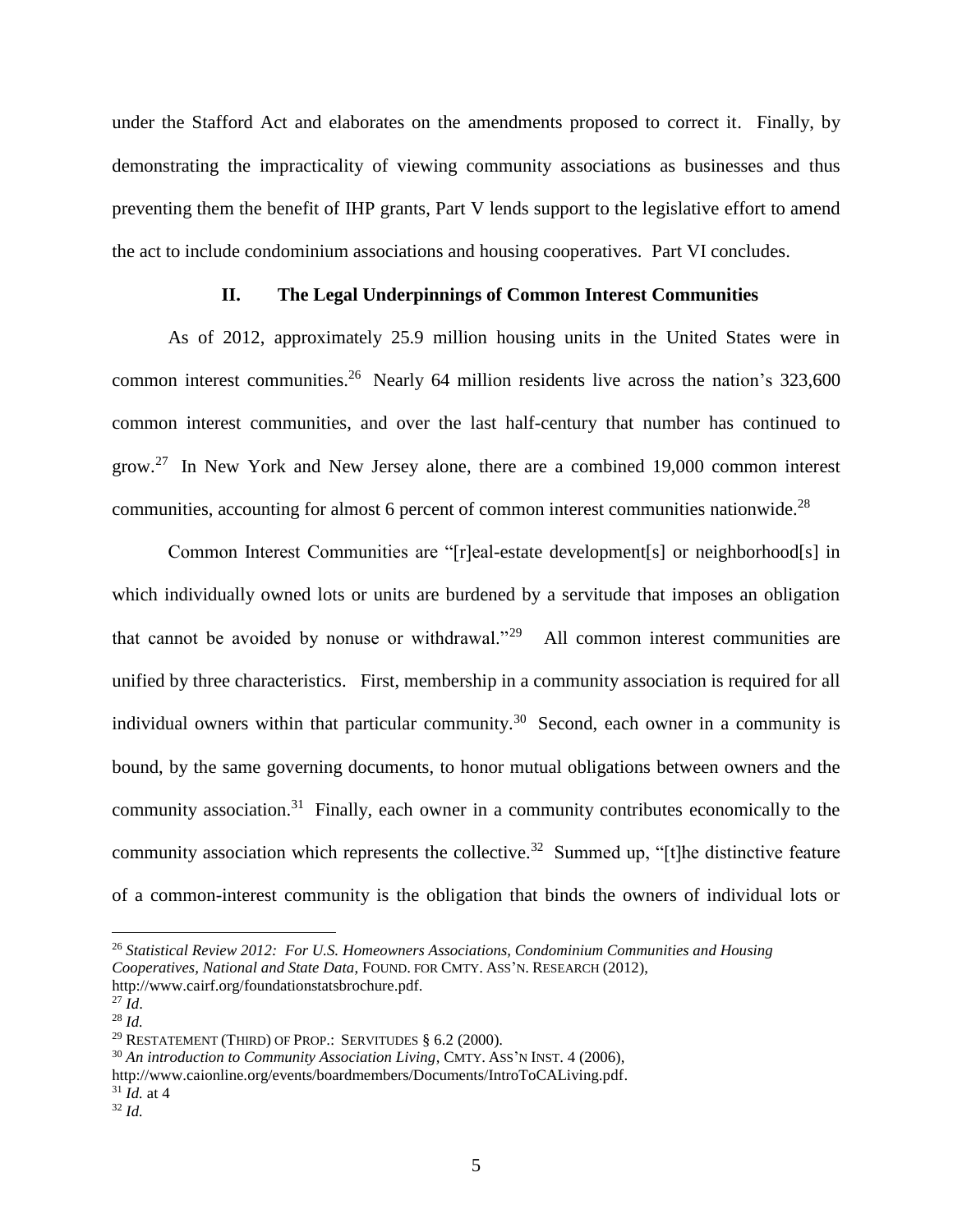units to contribute to the support of common property, or other facilities . . . whether or not the owner uses the common property or facilities, or agrees to join the association."<sup>33</sup> There are three primary types of common interest community found in America today: (1) planned communities; (2) condominiums; and (3) housing cooperatives.<sup>34</sup> Each of these types will be addressed in kind.

In planned communities, homeowners generally have exclusive ownership of the lot they purchased and the detached housing unit atop it; their purchase, however, also requires that they be members in the governing community association.<sup>35</sup> With ownership of the lot and unit in the hands of individual owners, the common areas in a planned community are typically recreational areas, grounds, and, in some cases, roads that are owned by the association.<sup>36</sup> Since homeowners in planned communities individually own their entire lot and housing unit, their homes will be covered under the IHP.<sup>37</sup> Any property the owners do share, such as recreational areas and grounds<sup>38</sup> are not of the type that that the IHP would cover even if individually owned.<sup>39</sup>

<span id="page-6-0"></span>Unlike planned communities, condominium ownership involves a greater degree of shared ownership.<sup>40</sup> Put most generally, the interior space of each unit in a condominium community belongs exclusively to the individual homeowner, while the remaining areas are

<sup>&</sup>lt;sup>33</sup> RESTATEMENT (THIRD) OF PROP.: SERVITUDES  $\S$  6.2 cmt. a (2000).

<sup>34</sup> *See* CMTY. ASS'NS. INST., *supra* note [30,](#page-5-0) at 6.

 $35$  *Id.* at 6–7.

<sup>36</sup> *Id.*

<sup>37</sup> 42 U.S.C.A. § 5174 (c)(2)−(3) (West 2013). *See also* FED. EMERGENCY MGMT. AGENCY, *Help After A Disaster: Applicant's Guide to the Individuals & Households Program*, FEMA 545 5–6 (July 2008),

http://www.fema.gov/pdf/assistance/process/help\_after\_disaster\_english.pdf.

<sup>38</sup> *See* CMTY. ASS'NS. INST., *supra* note [30,](#page-5-0) at 7.

<sup>39</sup> *See* FED. EMERGENCY MGMT. AGENCY, *supra* note [37,](#page-6-0) at 5–6. It is worth pointing out here that, although individual owners in planned communities will typically qualify for IHP coverage, they still face a unique hardship in the aftermath of disasters. Following Sandy, community association in a number of gated communities in New York were left with immense costs to repair damage to their communal infrastructure. Joseph Berger, *Enclaves, Long Gated, Seek to Let In Storm Aid*, N.Y. TIMES, Nov. 26, 2012,

http://www.nytimes.com/2012/11/27/nyregion/new-york-city-enclaves-long-gated-want-to-let-in-stormaid.html? $r=0$ .

<sup>40</sup> *See* CMTY. ASS'NS. INST., *supra* note [30,](#page-5-0) at 7.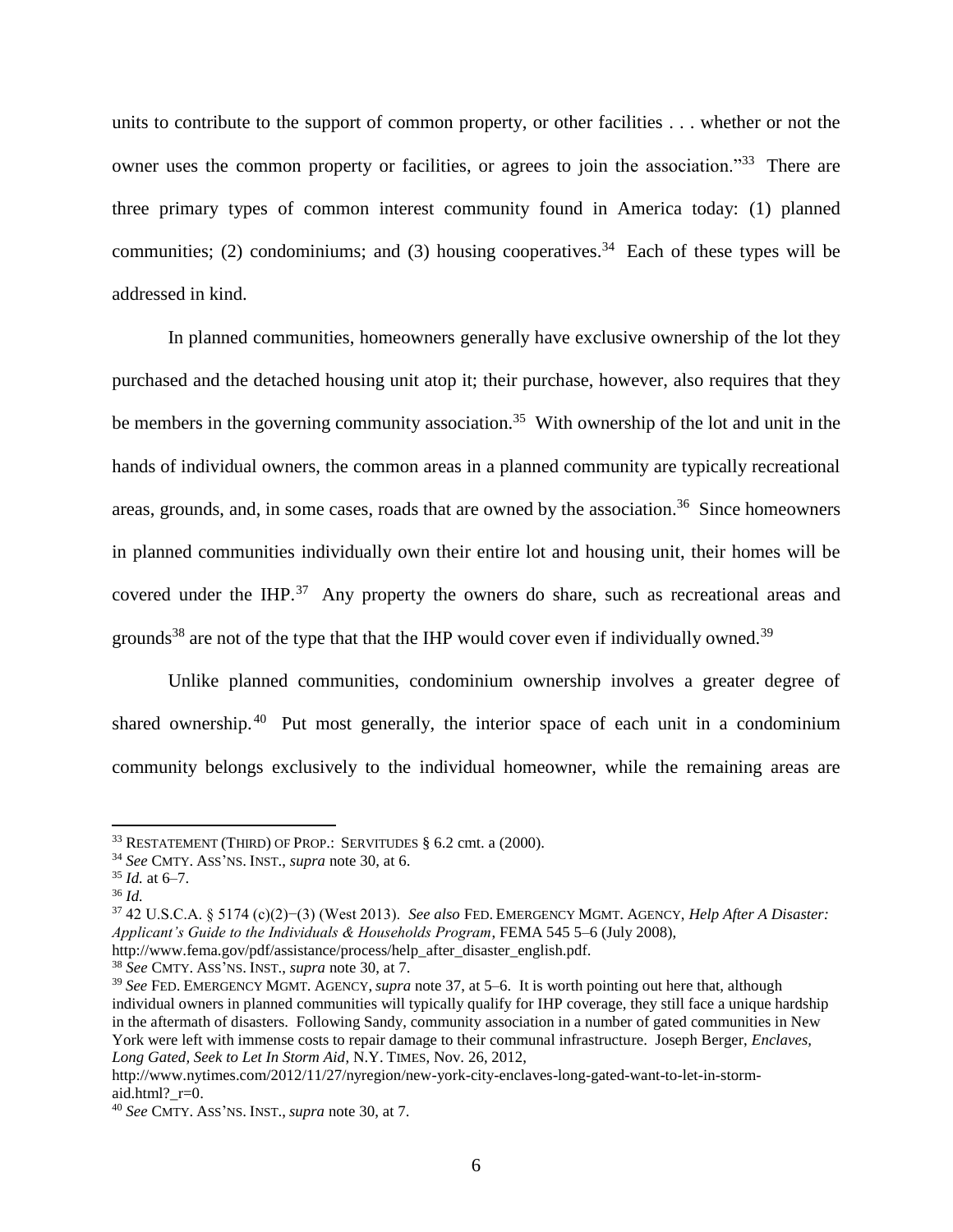<span id="page-7-0"></span>owned collectively by all unit owners, as tenants in common.<sup>41</sup> Thus, in most circumstances the physical boundaries of a unit and the land upon which it rests on are the domain of the community association.<sup>42</sup> Under the Uniform Common Interest Ownership Act, which some states have modeled their own statutes on, $^{43}$  a common interest community is not a condominium "unless the undivided interests in the common elements are vested in the unit owners."<sup>44</sup> Thus, in the case of condominiums, quite literally, the common areas are co-owned by the *individual* unit owners. 45

Condominiums can take a variety of different forms. <sup>46</sup> They might be apartment buildings, townhouses, or, less frequently, detached single family dwellings.<sup>47</sup> The make-up of a given condominium community might have a practical effect on which property elements will be shared.<sup>48</sup> Where, as in most cases, a condominium takes the form of an apartment building or attached townhouses, the exterior walls will likely be property shared in common by the individual owners.<sup>49</sup> In rarer circumstances, however, individual units which are detached, and thus do not physically share a structural portions of their home, are unlikely to designate exterior walls, or even their roofs, as common property.<sup>50</sup> These distinctions will all be managed by the

<span id="page-7-1"></span><sup>41</sup> *See* Paula A. Franzese & Steven Siegal, *Trust and Community: The Common Interest Community as Metaphor and Paradox*, 72 MO. L. REV. 1111, 1115 n. 16 (2007); DUKENMINIER, *supra* note [18,](#page-3-1) at 897; *see also* WAYNE S. HYATT & SUSAN B. FRENCH, COMMUNITY ASSOCIATION LAW: CASES & MATERIALS ON COMMON INTEREST COMMUNITIES 5 (2d ed. 2008).

<sup>42</sup> *See* CMTY. ASS'NS. INST., *supra* note [30,](#page-5-0) at 7.

<sup>43</sup> *See* DUKENMINIER, *supra* note [18,](#page-3-1) at 896.

<sup>44</sup> UNIF. COMMON INTEREST OWNERSHIP ACT §1-103 (8) (1982).

<sup>45</sup> *Id.*; *see also* DUKENMINIER, *supra* note [18,](#page-3-1) at 897.

<sup>46</sup> *See* CMTY. ASS'NS. INST., *supra* note [30,](#page-5-0) at 7.

<sup>47</sup> *See* Franzese & Siegel, *supra* not[e 41,](#page-7-0) at 1115 n.16; *see also* CMTY. ASS'NS. INST., *supra* note [30,](#page-5-0) at 7.

<sup>48</sup> Franzese and Siegel explain that a common interest community's allocation of collectively held elements will be affected by its status as either a territorial (individual units spread across a large piece of real estate) or nonterritorial (usually a single building). Franzese & Siegel, *supra* note [41,](#page-7-0) at 1115 n.16.

<sup>49</sup>*See* DUKENMINIER, *supra* note [18,](#page-3-1) at 897.

<sup>&</sup>lt;sup>50</sup> The Community Associations Institute explains that while condominiums are popularly conceived of as apartment buildings, they can also take other forms such as a mobile home park. In such a circumstance, the owner would individually own the entire mobile home structure, but would have a shared interest in all of the remaining property on which the unit rests. *See* CMTY. ASS'NS. INST., *supra* note [30,](#page-5-0) at 7.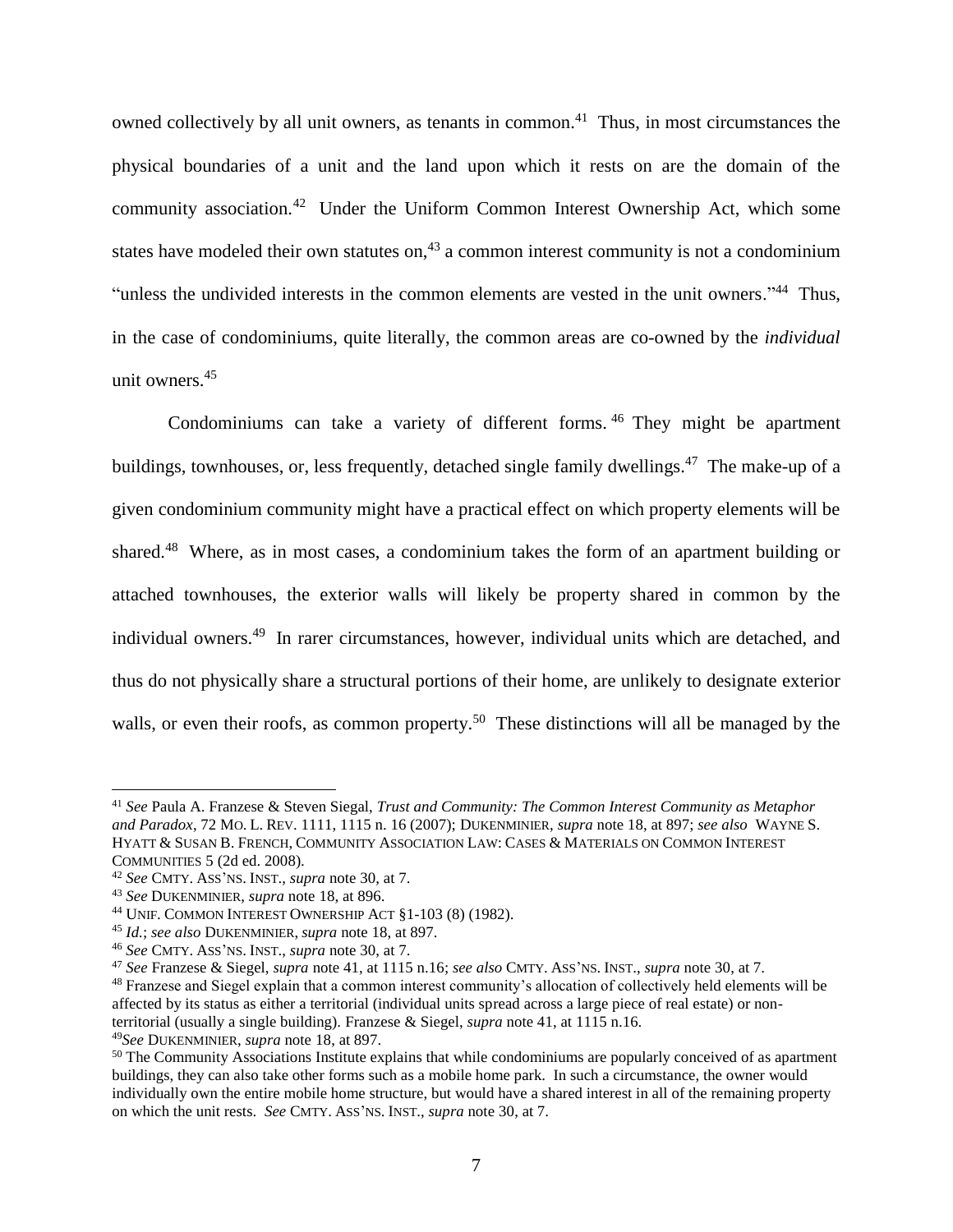"declaration of condominium," which is filed before any sales in a complex are made.<sup>51</sup> Importantly, where the declaration designates only the interior of a unit for individual ownership, as is most often the case, the remaining exterior elements like walls, roofs, and hallways will be under the control of the community association, putting them at risk of falling into the IHP coverage gap. 52

<span id="page-8-0"></span>Somewhat distinct from the condominium is the housing cooperative. In a housing cooperative, the owner of the entire property, including the individual unit, is the cooperative corporation.<sup>53</sup> When a person buys into a housing cooperative, they are purchasing shares of stock in the cooperative corporation.<sup>54</sup> The corporation, in which the resident is now a partowner, then leases the individual unit to the resident.<sup>55</sup> Thus, "the owner of a cooperative apartment is technically both the owner of shares in the cooperative corporation and a tenant of that corporation."<sup>56</sup> While it is possible for housing cooperatives to take different physical forms, this type of common interest community is almost exclusively found in apartment buildings.<sup>57</sup>

<span id="page-8-1"></span>The cooperative corporation is notable for a couple of reasons. First, while technically the cooperative owner "leases" a unit, it is anything but a typical lease.<sup>58</sup> The leases are almost always for an extended period of time.<sup>59</sup> In many circumstances, a cooperative lease is a

<sup>51</sup> *See* DUKENMINIER, *supra* note [18,](#page-3-1) at 897–98.

<sup>52</sup> *See* Navarro, *supra* note [19.](#page-3-2)

<sup>53</sup> Michael H. Schill, Ioan Voicu, & Jonathan Miller, *The Condominium Versus Cooperative Puzzle: An Empirical Analysis of Housing in New York City*, 36 J. LEGAL STUD. 275, 277 (2007).

<sup>54</sup> *Id.* at 277.

<sup>55</sup> *Id.*

<sup>56</sup> *Id.*

<sup>57</sup> *See* Franzese & Siegel, *supra* not[e 41,](#page-7-0) at 1115 n.16.

<sup>&</sup>lt;sup>58</sup> This type of lease is distinct from a typical land-lord-tenant arrangement because in housing cooperatives the tenants own the subject building as a group and are thus "collectively their own landlord." *See* Henry B. Hansmann, *Condominium and Cooperative Housing: Transactional Efficiency, Tax Subsidies, and Tenure Choice*, 20 J. LEGAL STUD. 25, 26 (1991).

<sup>59</sup> *See* Schill, Voicu, & Miller, *supra* note [53,](#page-8-0) at 277 (describing the typical lease period as a "significant period of time (typically 99 years)").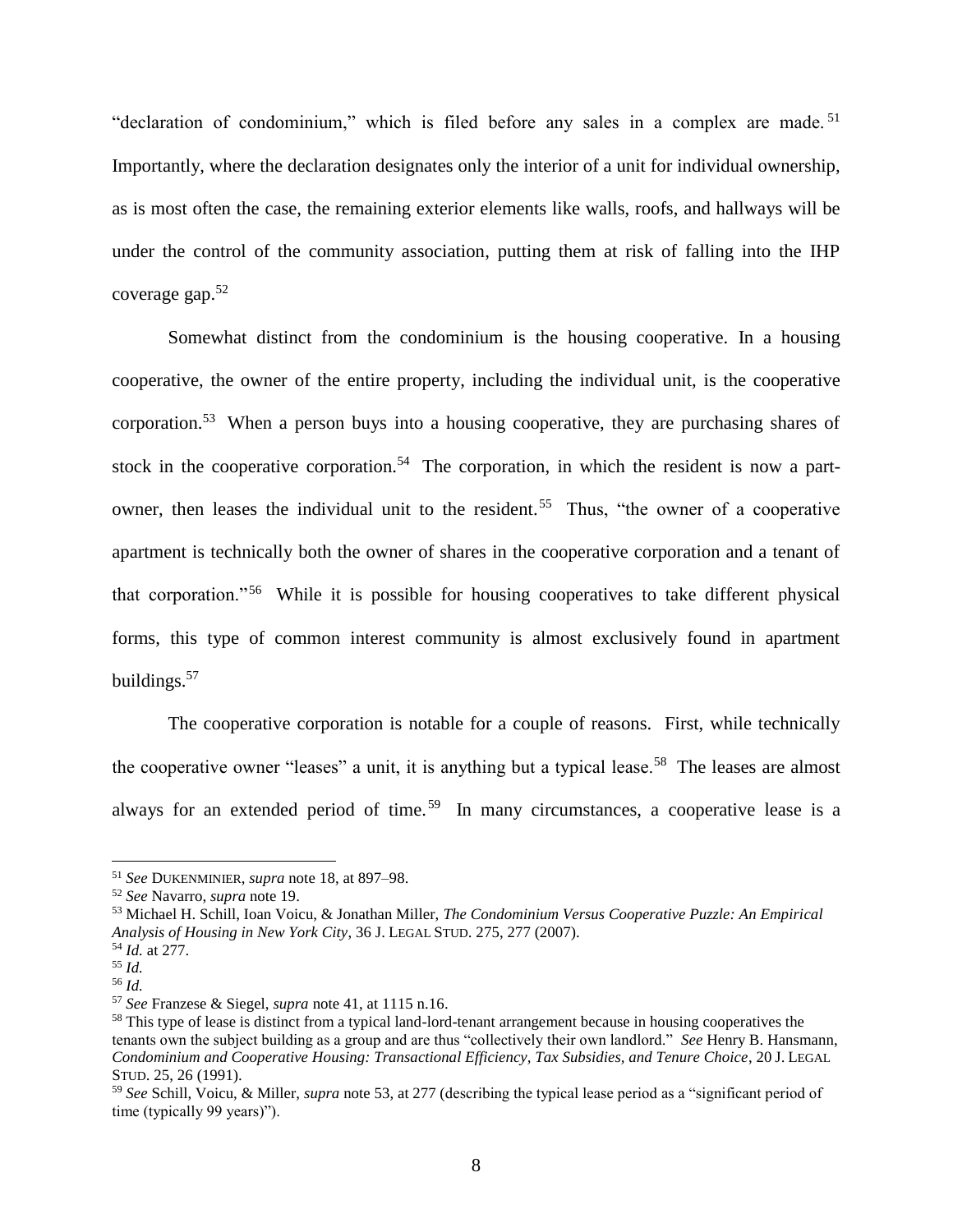"proprietary lease" entitling the lessee to perpetual occupancy of the unit."<sup>60</sup> Whatever the official length of the lease, it is evident that a cooperative owner's "lease" is radically different than a renter's lease from an individual property owner.<sup>61</sup> Second, a cooperative owner's stock in the corporation is freely transferable; thus, the stock and its accompanying right to occupancy can be sold for whatever price the market commands.<sup>62</sup> A housing cooperative member "effectively has a perpetual, exclusive, and freely transferable property right in the physical unit he occupies."<sup>63</sup>

 The final distinctive feature of the housing cooperative form is that the cooperative property is typically secured by a single blanket mortgage for which the corporation is responsible.<sup>64</sup> If one member of the cooperative fails to make payment for their individual share of the mortgage interest or taxes, it is up to the other members to make up the deficiency.<sup>65</sup> Therefore, in housing cooperatives, the financial stability of the collective is very much dependent on the contribution of the individual.

Despite members' proprietary rights to occupy or sell their units and the corporation's unique reliance on those members for survival, housing cooperatives are wholly excluded from the IHP coverage since virtually all of their property is collectively owned through the corporation.<sup>66</sup>

#### **III. The Disaster Relief Available to Qualifying Homeowners under the Stafford Act's Individuals and Households Program:**

<sup>60</sup> *See* Hansmann, *supra* note [58.](#page-8-1)

<sup>61</sup> *See* Hansmann, *supra* note [58,](#page-8-1) at 26–27 (explaining that a cooperative owner's "proprietary lease" is more akin to "owner-[occupied]" property than to "ordinary land-lord-tenant" relationships).

<sup>62</sup> *Id.* at 26–27.

<sup>63</sup> *Id.*

<sup>64</sup> *See* DUKENMINIER, *supra* note [18,](#page-3-1) at 898.

<sup>65</sup> *Id.* at 898.

<sup>66</sup> *See* Navarro, *supra* note [19.](#page-3-2)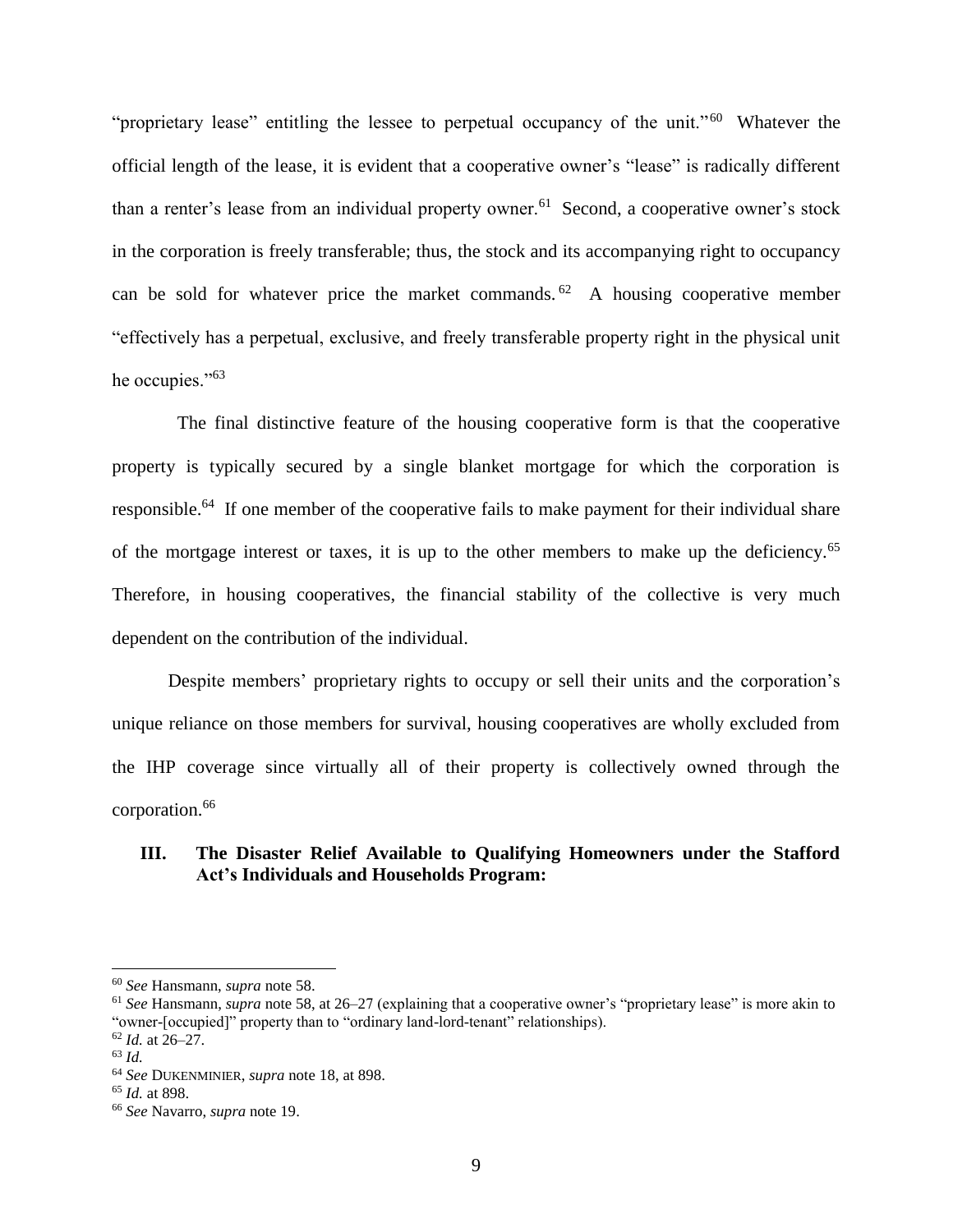Section 408 of the Stafford Act empowers FEMA to "provide financial assistance, and, if necessary, direct services, to individuals and households in the State who, as a direct result of a major disaster, have necessary expenses and serious needs in cases in which the individuals and households are unable to meet such expenses or needs through other means." $67$  For § 408 purposes, "financial assistance" simply means cash grants that are provided to eligible individuals and households.<sup>68</sup> While FEMA regulations allow for a relatively broad view of what constitutes a household, $69$  it is made explicitly clear that the IHP grants are not available for business losses.<sup>70</sup>

There are two relevant types of assistance available to individuals and households under the IHP.<sup>71</sup> First, FEMA may grant financial assistance for "the repair of owner-occupied private residences, utilities, and residential infrastructure damaged by a major disaster to a safe and sanitary living or functioning condition."<sup>72</sup> A safe home is one that is "secure from disasterrelated hazards or threats to occupants."<sup>73</sup> A sanitary home is one "free of disaster-related health hazards."<sup>74</sup> For a home to be considered functioning, it only needs to be "capable of being used for its intended purpose."<sup>75</sup> With respect to repairs, a victim receiving assistance is not required to show that their needs could have been met through other means, except with respect to

 $67$  U.S.C.A. § 5174(a)(1) (West 2013).

<sup>68</sup> Emergency Mgmt. and Assistance, 44 C.F.R. § 206.111 (West 2009).

 $69$  44 C.F.R. § 206.111 (West 2009) (defining "household" as "all persons (adults and children) who lived in the predisaster residence who request assistance under this subpart, as well as any persons, such as infants, spouse, or parttime residents who were not present at the time of the disaster, but who are expected to return during the assistance period").

 $70$  44 C.F.R. § 206.113 (West 2009).

 $71$  In addition to grants for repairs and replacement there is also two other forms of assistance offered under § 5174: (1) "temporary housing," under  $\S 5174(c)(1)$ ; and (2) "permanent housing construction," for "insular areas outside the continental U.S.," under  $\S 5174(c)(4)$ .

 $7242$  U.S.C.A. § 5174 (c)(2)(A)(i)(West 2013).

<sup>73</sup> 44 C.F.R. § 206.111.

<sup>74</sup> *Id.*

<sup>75</sup> *Id.*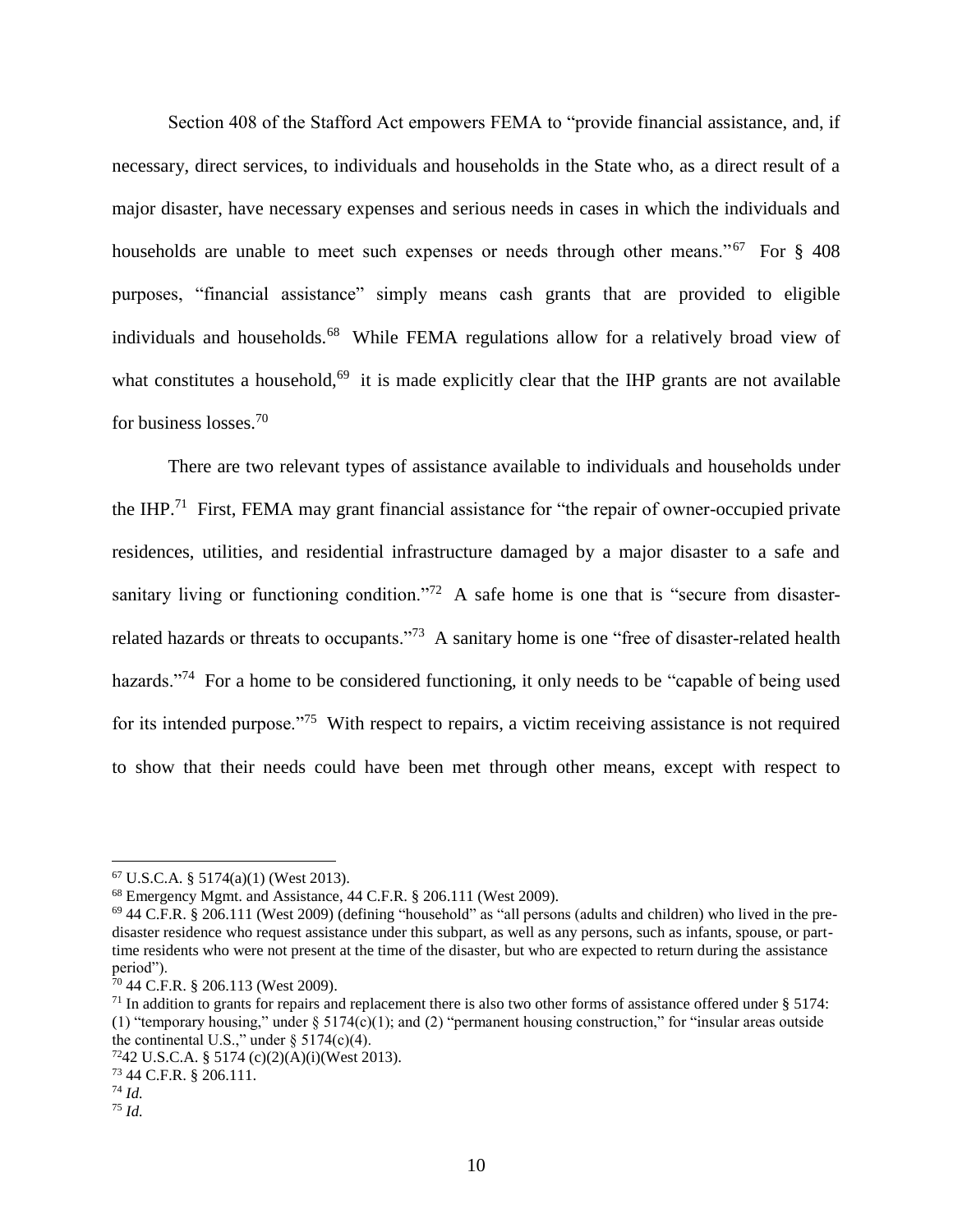insurance proceeds.<sup>76</sup> Where insurance proceeds are capable of covering an individual's repairs, and where there is no reason to think such proceeds will be significantly delayed, the homeowner is not eligible for IHP repair grants.<sup>77</sup> FEMA is also empowered under the IHP to provide "financial assistance for the replacement of owner-occupied private residences damaged by a major disaster,"<sup>78</sup> up to the maximum amount of the program's power.<sup>79</sup>

While neither the Stafford Act nor the accompanying regulations explicitly detail the types of repairs that are eligible for IHP assistance, except to explain that a home must be safe and functional, an applicant guide designed by FEMA provides greater detail about the types of eligible repairs.<sup>80</sup> The guide makes it clear that the standard is "safe and sanitary" and that the IHP will not simply "pay to return your home to its condition before the disaster."<sup>81</sup> Instead, returning a household to a "safe and sanitary condition" may include: fixing structural issues like the foundation, outside walls, or roof; repairing interior issues like windows, doors, floors, walls, ceilings, and cabinetry; and repairing septic and sewage systems, well water and other water systems, heating and air conditioning systems, utilities, or entrances and exits to a home.<sup>82</sup> Thus, while the types of repairs available under IHP are many, they relate strictly to the core functions of a home. Despite the long list of available home repairs covered by the IHP, monetary relief is capped at \$25,000 per household per major disaster.<sup>83</sup>

On its face, the IHP is designed to assist homeowners following major disasters by helping them to return their homes to a merely livable, safe condition. FEMA's view of

<sup>76</sup> 42 U.S.C.A. § 5174(c)(2)(B) (West 2013).

<sup>77</sup> 44 C.F.R. § 206.113 (b)(6).

<sup>78</sup>42 U.S.C.A. § 5174 (c)(3)(A)(West 2013).

 $7942$  U.S.C.A. § 5174 (h)(1)–(2) (West 2013) (The maximum amount is \$25,000 per household, but this number is subject to adjustment based on the consumer price index).

<sup>80</sup> *See* FED. EMERGENCY MGMT. AGENCY, *supra* note [37,](#page-6-0) at 5–6.

<sup>81</sup> *Id.*

<sup>82</sup> *Id.*

<sup>83</sup> 42 U.S.C.A § 5174 (h)(1) (West 2013).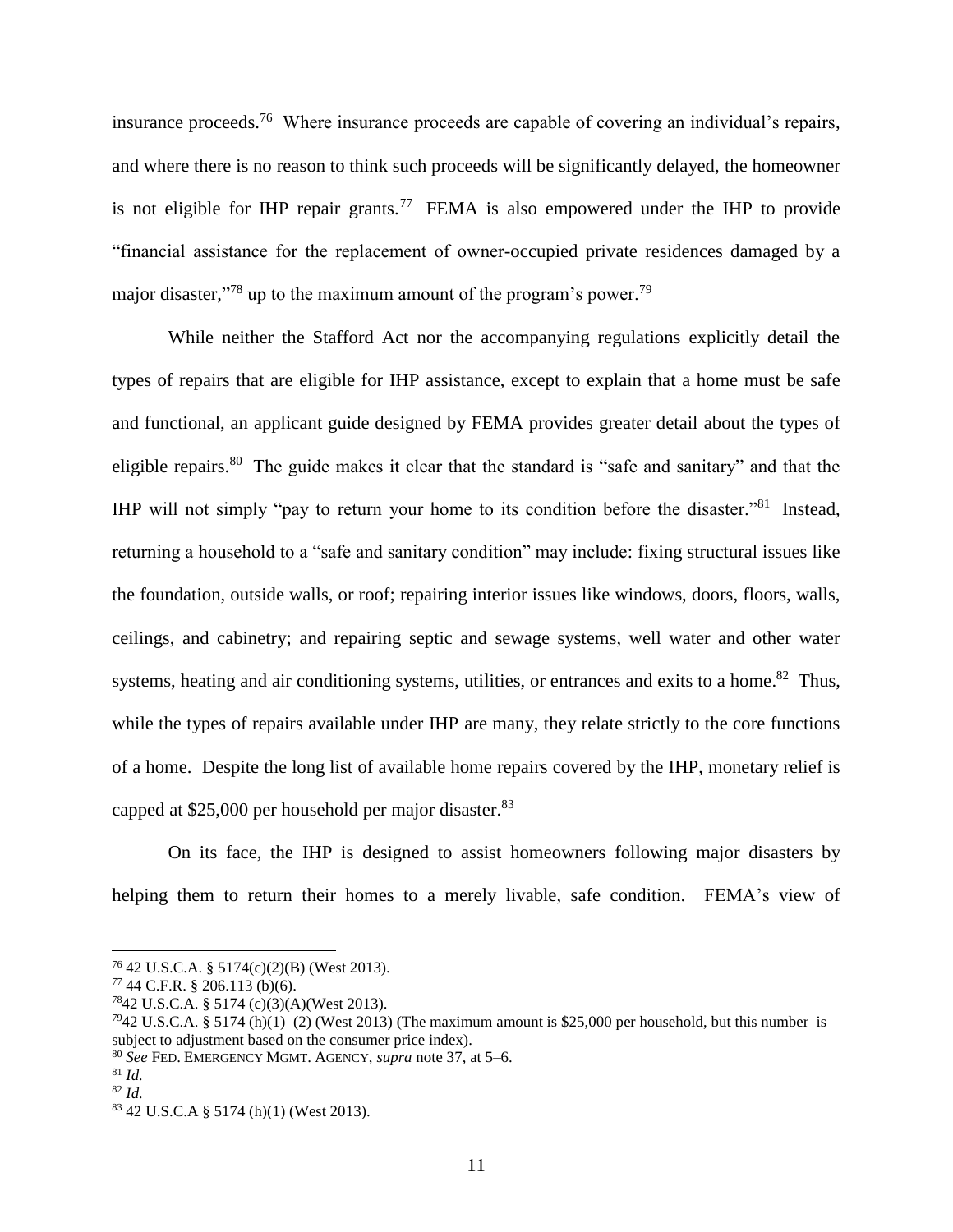community associations, however, has substantially limited the program's effectiveness for a great number of homeowners.

#### **IV. The Gap in Coverage for Common Interest Communities under Section 408 of the Stafford Act and Hurricane Sandy**

In passing the Stafford Act, Congress determined that federal assistance was necessary to combat the disruptions to the normal functioning of communities and the adverse effects upon individuals and families which are created by disasters.<sup>84</sup> With respect to owners in common interest communities, however, this ambition is not being realized.

In the wake of a natural disaster, an obvious place for community associations to start looking for aid was Section 405 of the Stafford Act, which provides grants to private non-profit facilities.<sup>85</sup> But this approach quickly runs into a road-block. FEMA regulations explicitly state that a private non-profit facility must be providing essential, government-type services *to the general public*. <sup>86</sup> While community associations are generally non-profit organizations, they are not open to the general public and they only provide services to their members. Not surprisingly, FEMA takes a similar view that community organizations are private entities serving private property interests.<sup>87</sup> One of FEMA's disaster assistance policies states that a private non-profit facility will not meet the "open to the general public" standard if membership is restricted to a group of individuals holding an economic interest in the organization's property, offering the specific example of a condominium association.<sup>88</sup>

l

<sup>84</sup> 42 U.S.C.A § 5121(a)(2) (West 2013).

<sup>85</sup> 42 U.S.C. § 5172 (a)(3) (West 2013).

<sup>86</sup> 44 C.F.R. § 206.221(e) (West 2013)

<sup>87</sup> FED. EMERGENCY MGMT. AGENCY, *Private Non-Profit (PNP) Facility Eligibility,* DAP 9521.3 5 (July 18, 2007), http://www.fema.gov/pdf/government/grant/pa/9521\_3.pdf. <sup>88</sup> *Id.* at 5.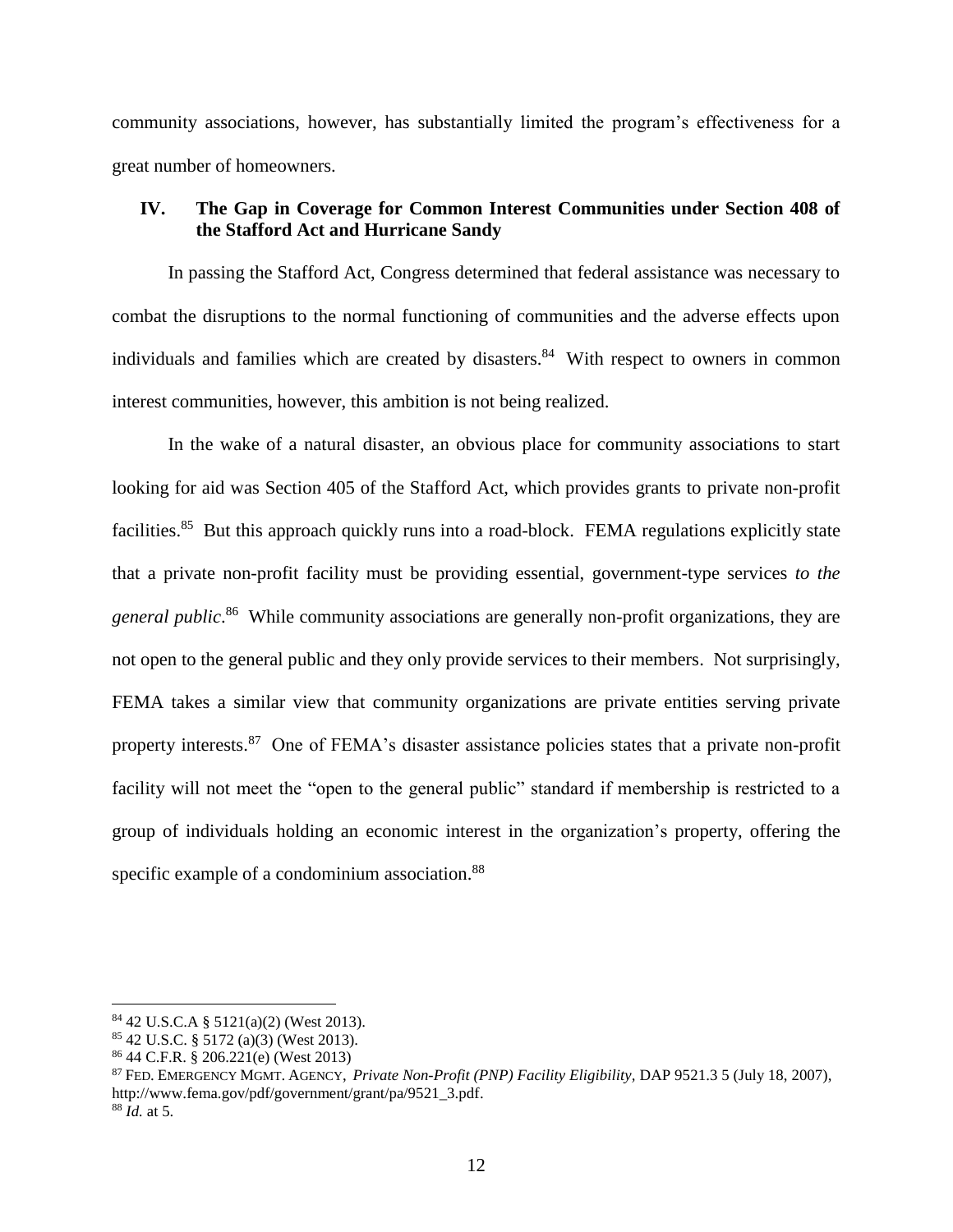Since FEMA, through its regulatory clarification, has foreclosed the availability of public assistance grants to community associations, $89$  the next most logical place for associations to look would be the IHP, described in Part III. $90$  For purposes of distributing financial assistance under the IHP, however, FEMA has determined that community associations are not individuals or households, but are instead "business associations." <sup>91</sup> Since the IHP will not cover business losses, community associations are not able to request assistance grants under the program to repair or replace qualifying damages to property over which they maintain control.<sup>92</sup>

While some unit owners in planned communities and detached condominium housing may be able to submit individual IHP claims, the issue becomes more complicated for condominiums in apartment buildings, townhouses, or housing cooperatives where more of the physical property is shared.<sup>93</sup> This is because elements of their physical units, such as roofs, exterior walls, heating and cooling systems, and plumbing, are more likely to be shared between members and, thus, the domain of the community association.<sup>94</sup>

An article from the New York Times, published shortly after Sandy, explained the problem concisely: "[C]o-op boards are prohibited from obtaining grants for common areas, and individual co-op owners cannot seek money for damage to their apartments' walls and floors because those are usually the legal responsibility of the building."<sup>95</sup> Highlighting the damage to one particular Brooklyn co-op, the article goes on to describe "the wallpaper in the lobby is peeling by the yard. The walls themselves show cracks and holes, as if assaulted by a

<sup>89</sup> *Id.*

<sup>90</sup> 42 U.S.C.A. § 5174 (West 2013).

<sup>91</sup> *See* Navarro, *supra* note [19.](#page-3-2)

<sup>92</sup> 44 C.F.R § 206.113 (b)(9) (West 2013). *See also* Navarro, *supra* not[e 19;](#page-3-2) McDermott, *supra* not[e 24](#page-4-0)

<sup>93</sup> *See supra* text accompanying not[e 49.](#page-7-1)

<sup>94</sup> *Id.*

<sup>95</sup> Navarro, *supra* note [19.](#page-3-2)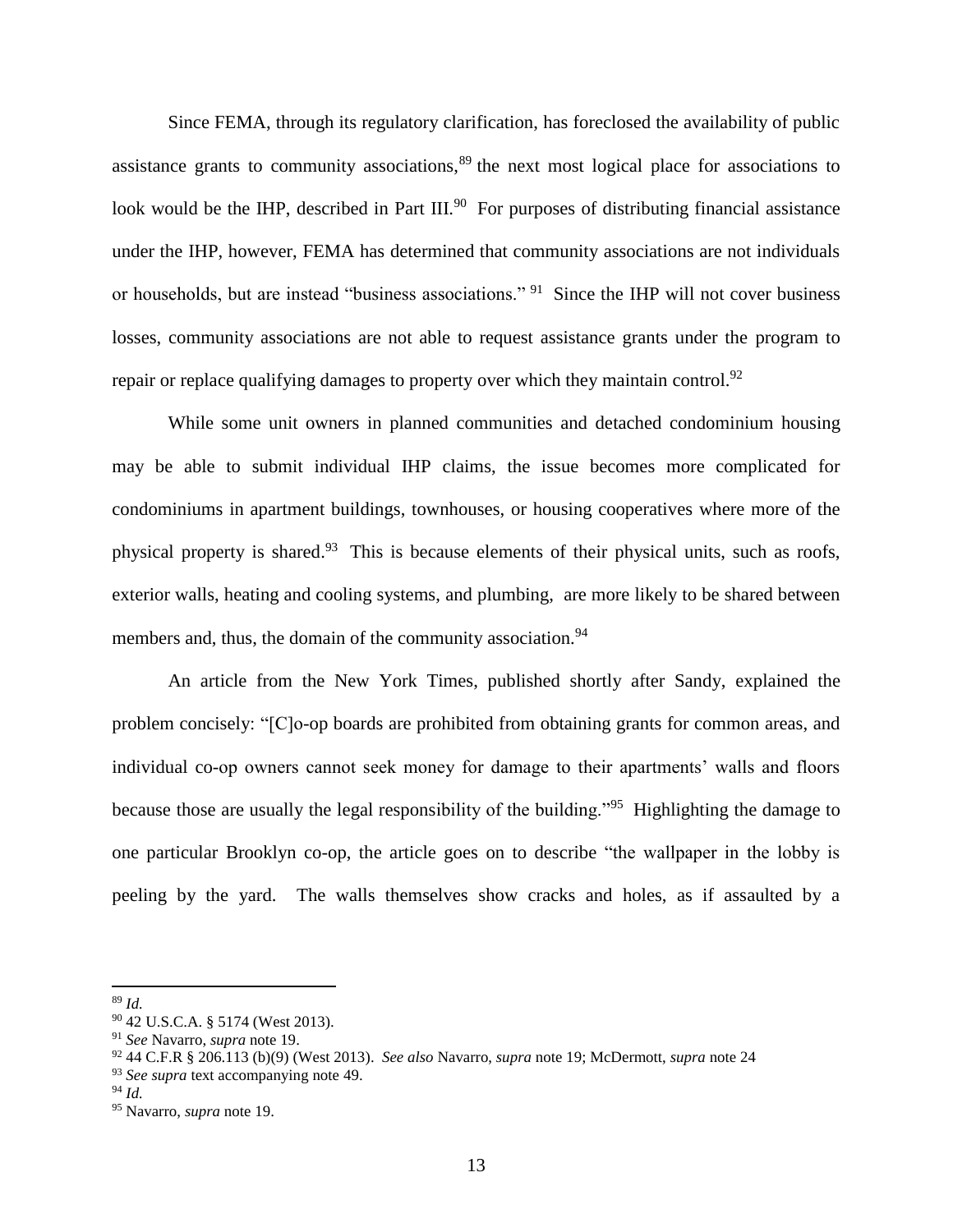<span id="page-14-0"></span>sledgehammer. The Boiler is barely sputtering along and may not last the year."<sup>96</sup> One resident, and secretary-treasurer of the co-op, asked, "How can [FEMA] do that? We're not in business. We don't make a profit  $\dots$  I think they don't realize what co-ops are."<sup>97</sup> Likewise, the copresident of a 10,000 person cooperative that sustained over \$250,000 of damage after Sandy lamented, "[i]t is unconscionable that FEMA refuses to help the working class community of Glen Oaks Village . . . because we are a co-op."<sup>98</sup> He later added that "[t]o deny co-ops the ability to obtain FEMA grant money simply because of the type of housing choices their residents have made is shameful."<sup>99</sup> In a question and answer post on the web-site of The New Jersey Cooperator, user "Battered in Brick" inquired about FEMA coverage for flood damage that disabled her condominium's boilers and elevators.<sup>100</sup> "Battered in Brick" was likely disappointed by the reply from attorney Hubert Cutolo, which explained "a condominium association—i.e., a non-profit corporation—would not qualify for disaster aid assistance under IHP $^{101}$ 

That this gap in the Stafford Act's coverage was brought to light in the wake of Sandy is no accident. New York City is home to the vast majority of the housing cooperatives in the United States and, by and large, these cooperatives come in the form of owner occupied apartment buildings.<sup>102</sup> By one count, there are over 400,000 cooperative apartments in New York City.<sup>103</sup> Another source explains that, while a mere 10 percent of the country's common

 $\overline{\phantom{a}}$ 

<sup>99</sup> *Id.*

<sup>96</sup> *Id.*

<sup>97</sup> *Id.*

<sup>98</sup> Press Release, Rep. Steve Israel, Rep. Israel Announces Legislation to Make Co-Ops and Condos Eligible for Storm Recovery Grants (July 29, 2013), http://israel.house.gov/media-center/press-releases/rep-israel-announceslegislation-to-make-co-ops-and-condos-eligible-for.

<sup>100</sup> Hubert Cutolo, *Q&A: Hurricane-Damaged*, THE N.J. COOPERATOR (February 2013),

http://njcooperator.com/articles/981/1/QampA-Hurricane-Damaged/Page1.html. <sup>101</sup> *Id.*

<sup>102</sup> *See* Franzese & Siegel, *supra* note [41,](#page-7-0) at 1115 n.16.

<sup>103</sup> *See* DUKENMINIER, *supra*, note [18,](#page-3-1) at 898.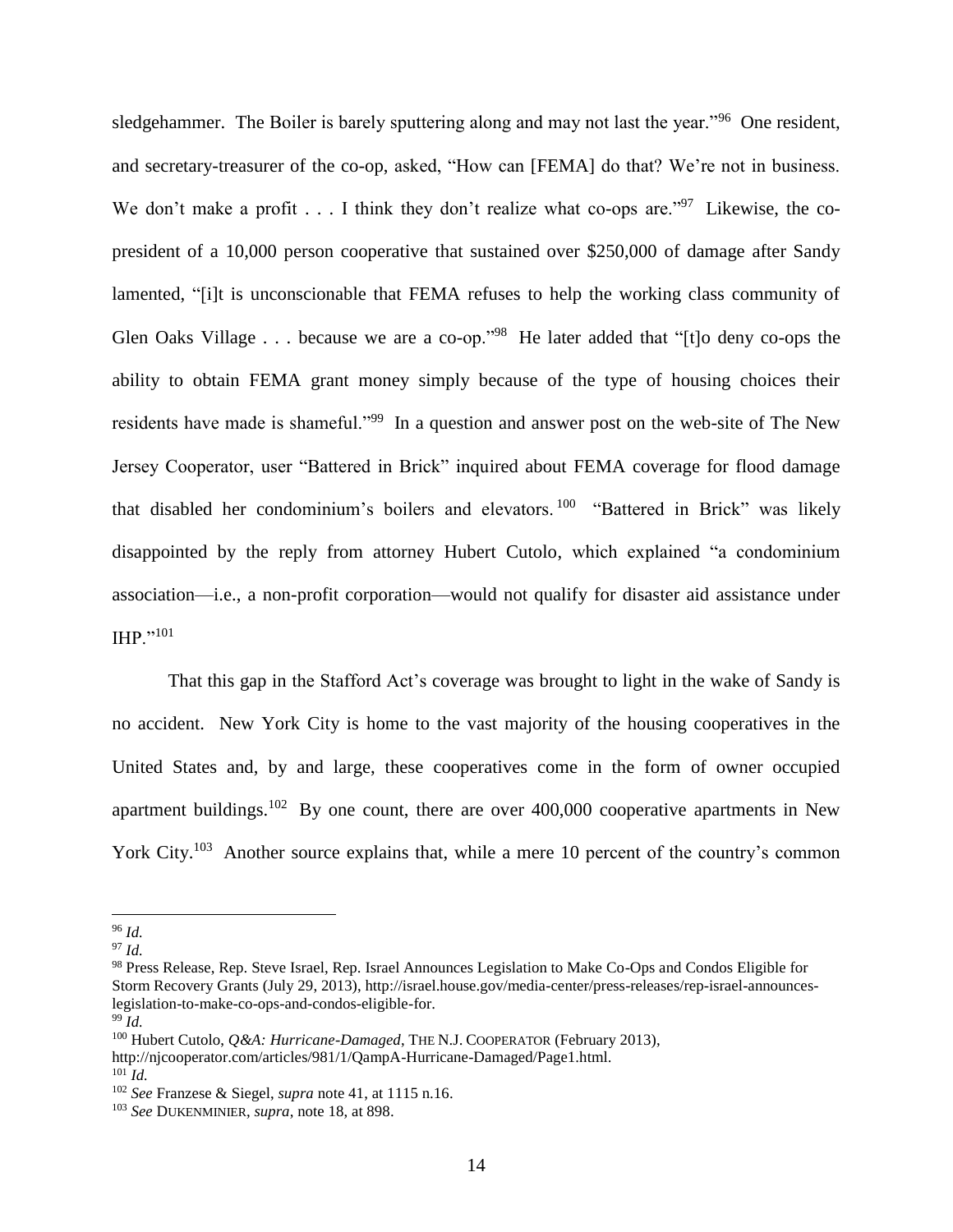interest buildings are housing cooperatives, 80 percent of such communities found in New York are cooperative apartments.<sup>104</sup> Thus, given the high concentration of cooperative owners in the area, Sandy's arrival in New York was especially suited to reveal the unique hardship disasters create for such homeowners and demonstrated the need for a change in the IHP.

#### V. **The Legislative Effort to Fill the Coverage Gap for Community Associations, and Why it Should Be Passed**

In the months following Hurricane Sandy, the need for a change in the IHP was quickly apparent. To those affected, an obvious first approach was to call upon FEMA to reevaluate their policy towards community organizations applying for IHP aid. <sup>105</sup> Congressman Steve Israel, a Democrat from New York, sent two letters to the Department of Homeland Security and to FEMA, imploring the agencies to reevaluate their policy toward homeowners associations.<sup>106</sup> Representative Israel explained his position that "FEMA's policy is the result of not understanding the role of co-ops and condos in our community."<sup>107</sup> Likewise, members of housing cooperatives across the region expressed a similar view that FEMA should see community associations as an extension of the private homeowners which comprise them.<sup>108</sup> FEMA, however, insists that they are prevented from providing relief under the Stafford Act.<sup>109</sup>

After failing to convince FEMA to reevaluate their policy on community associations, Representative Israel proposed a legislative solution; he introduced a bill that would amend the Stafford Act to explicitly include condominiums and housing cooperatives in the IHP.<sup>110</sup>

<span id="page-15-0"></span>A. The Legislative Effort to Fill the IHP Coverage Gap

 $\overline{\phantom{a}}$ 

<sup>110</sup> H.R. 2887, 113th Cong. (2013).

<sup>104</sup> Schill, Voicu, & Miller, *supra* note [53,](#page-8-0) at 276.

<sup>105</sup> *See* Israel, *supra* note [98.](#page-14-0)

<sup>106</sup> *Id.*

<sup>107</sup> *Id.*

<sup>108</sup> Navarro, *supra* note [19.](#page-3-2)

<sup>109</sup> Mireya Navarro, *Bill Would Alter FEMA Policy to Assist Co-Ops and Condos*, N.Y. Times (July 29, 2013) [hereinafter *Bill Would Alter FEMA Policy*], *available at* http://www.nytimes.com/2013/07/29/nyregion/us-billwould-extend-fema-aid-to-co-ops-and-condos.html.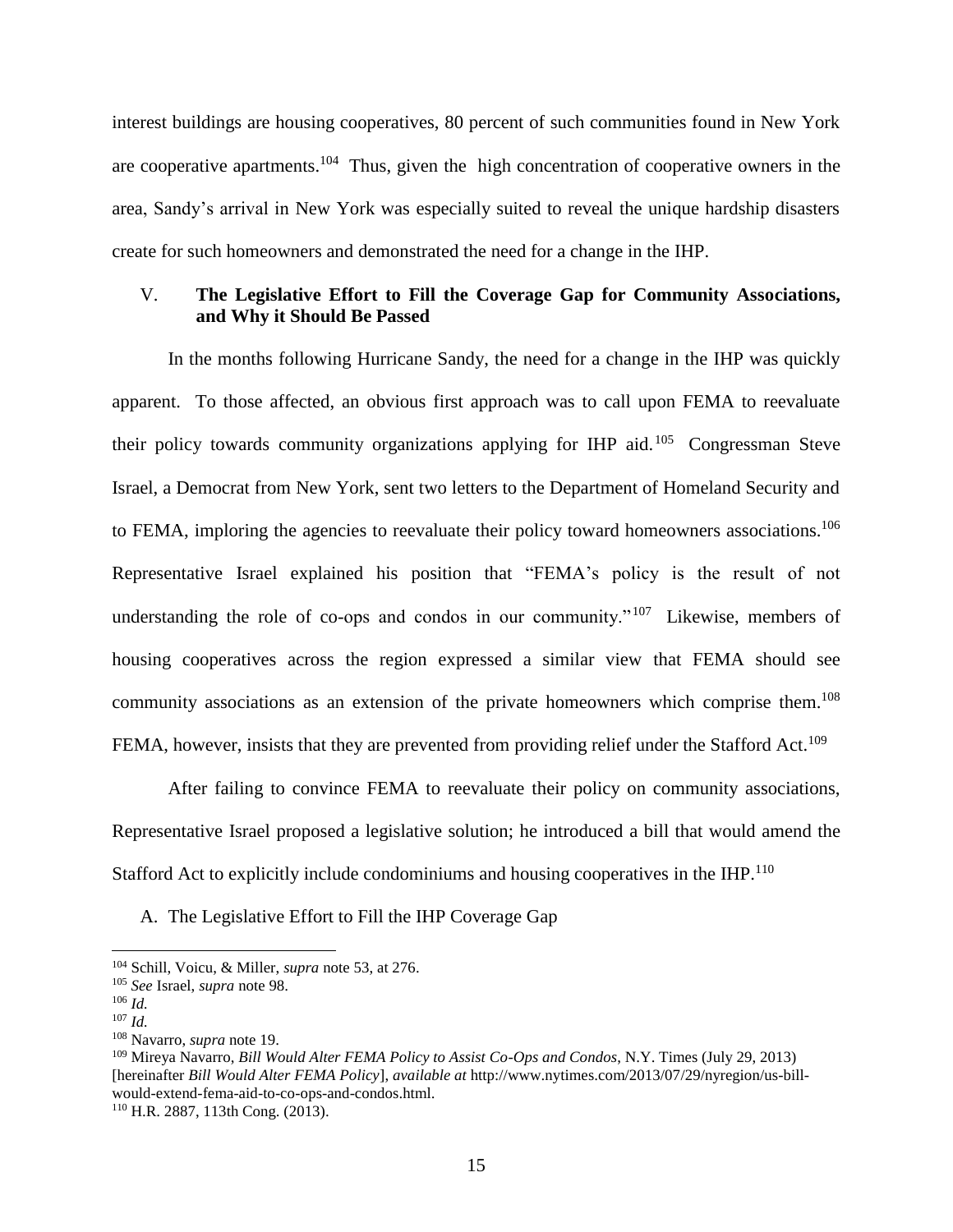Representative Israel's bill, along with an identical bill in the Senate sponsored by Senator Charles Schumer of New York,<sup>111</sup> states its purpose unequivocally: "To amend the Robert T. Stafford Disaster Relief and Emergency Assistance Act to provide assistance for condominiums and housing cooperatives damaged by a major disaster  $\dots$ <sup>112</sup>

The bills start by adding two definitions to the Stafford Act, one for condominiums, and one for housing cooperatives. <sup>113</sup> The newly added definition of condominium explains:

The term 'condominium' means a multi-unit housing project in which each dwelling unit is separately owned, and the remaining portions of the real estate are designated for common ownership solely by the owners of those units, each owner having an undivided interest in the common elements, and which is represented by a condominium association consisting exclusively of all the unit owners in the project, which is, or will be responsible for the operation, administration, and management of the project.<sup>114</sup>

This definition of condominium is indicative of the standard condominium form $^{115}$  and would

likely encompass all condominiums. The definition is also careful to define the association so

that it includes all individual unit owners, and only those unit owners.<sup>116</sup>

The proposed bill's newly added definition of housing cooperatives reads as follows:

The term 'housing cooperative' means a multi-unit housing project in which each dwelling unit is subject to separate use and possession by one or more cooperative members whose interest in such unit, and in any undivided assets of the cooperative association that are appurtenant to such unit, is evidenced by a membership or share interest in a cooperative association and a lease or other document of title or possession granted by such cooperative as the owner of all cooperative property. $117$ 

- <sup>113</sup> H.R. 2887, 113th Cong. (2013); S. 1480, 113th Cong. (2013).
- <sup>114</sup> H.R. 2887, 113th Cong. (2013); S. 1480, 113th Cong. (2013). <sup>115</sup> See *supra* pp. 6−7.

<sup>111</sup> S. 1480, 113th Cong. (2013).

<sup>112</sup> H.R. 2887, 113th Cong. (2013); S. 1480, 113th Cong. (2013).

<sup>116</sup> H.R. 2887, 113th Cong. (2013); S. 1480, 113th Cong. (2013).

<sup>117</sup> H.R. 2887, 113th Cong. (2013); S. 1480, 113th Cong. (2013).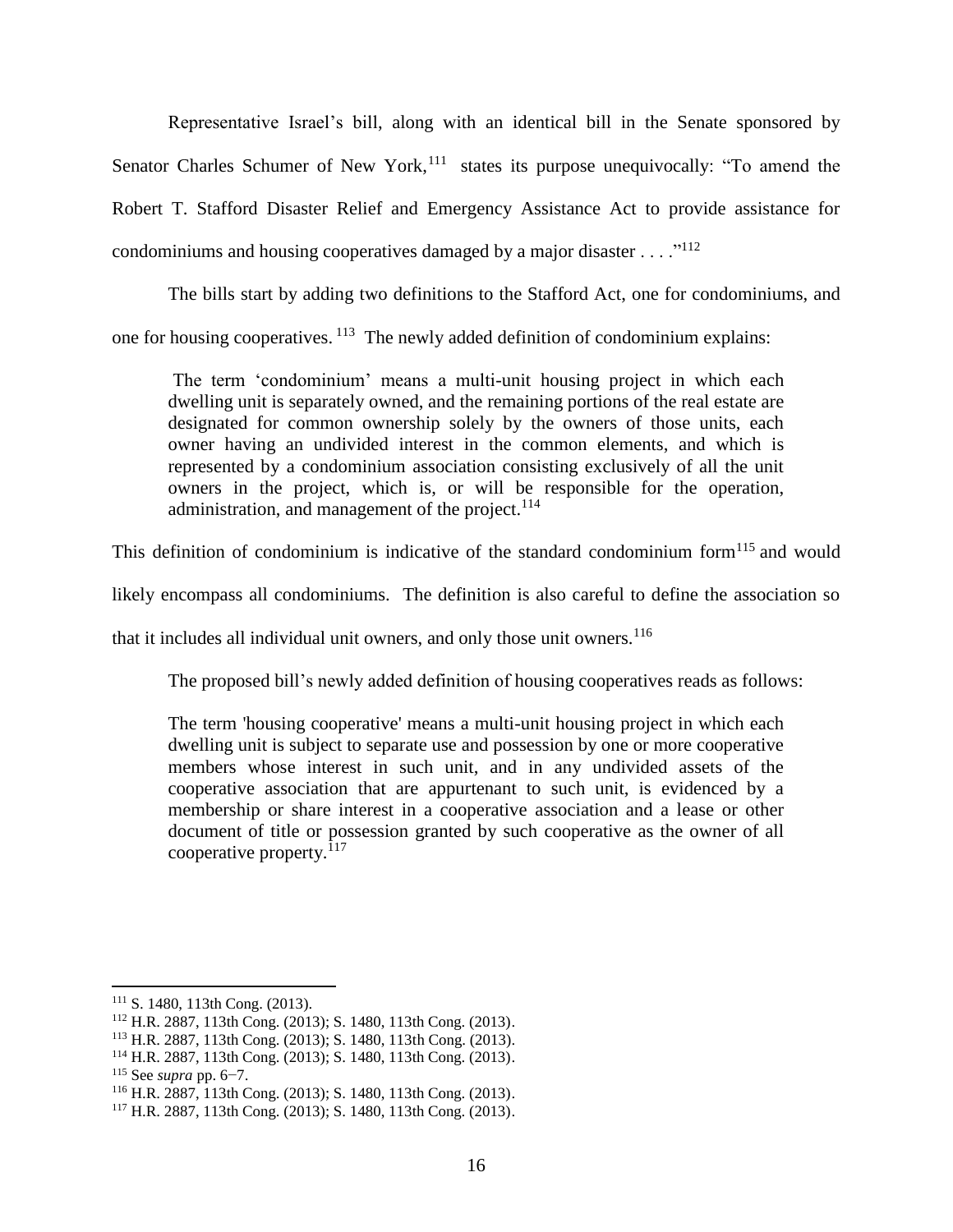As was the case with condominiums, the proposed definition of housing cooperative is consistent with typical understandings of the ownership form<sup>118</sup> and will bring all homeowners in housing cooperatives within its reach.

Most importantly, the bill adds to  $\S$  5174(b)(1) (the IHP) an explicit direction to include communities associations within the umbrella of "individuals and households," stating:

For purposes of providing financial assistance under subsections  $(c)(2)[\text{Repairs}]$ and (c)(3)[Replacement] with respect to residential elements that are the legal responsibility of an association for a condominium or housing cooperative, the terms 'individual' and 'household' include the association for the condominium or housing cooperative.<sup>119</sup>

This addition makes it possible for the community association itself to seek aid for damaged common elements instead of the individual owners.

Finally, since the adjustable \$25,000 cap on grants in §5174(h) is most practical for single households, the bill proposes a "Special Rule for Condominiums and Housing Cooperatives," that ultimately leaves its meaning to be determined by the President through regulation. <sup>120</sup>

Representative Israel, after proposing the legislation, explained, "[a] storm does not discriminate where it hits, and FEMA should not be discriminating what type of homeowners it helps."<sup>121</sup> Other voices in New York have echoed Israel's sentiment in support of the bill. New York State Senator Tony Avella agrees, arguing that "homeowners of every kind deserve the same FEMA assistance when a storm hits."<sup>122</sup> Mark Weprin, a New York City councilman, adds that "Co-op residents deserve equal access to federal funds for repairs like those needed after

<sup>118</sup> See *supra* pp. 8−9.

<sup>119</sup> H.R. 2887, 113th Cong. (2013); S. 1480, 113th Cong. (2013)

<sup>120</sup> H.R. 2887, 113th Cong. (2013); S. 1480, 113th Cong. (2013).

<sup>121</sup> *See* Israel, *supra* note [98.](#page-14-0)

<sup>122</sup> *Id.*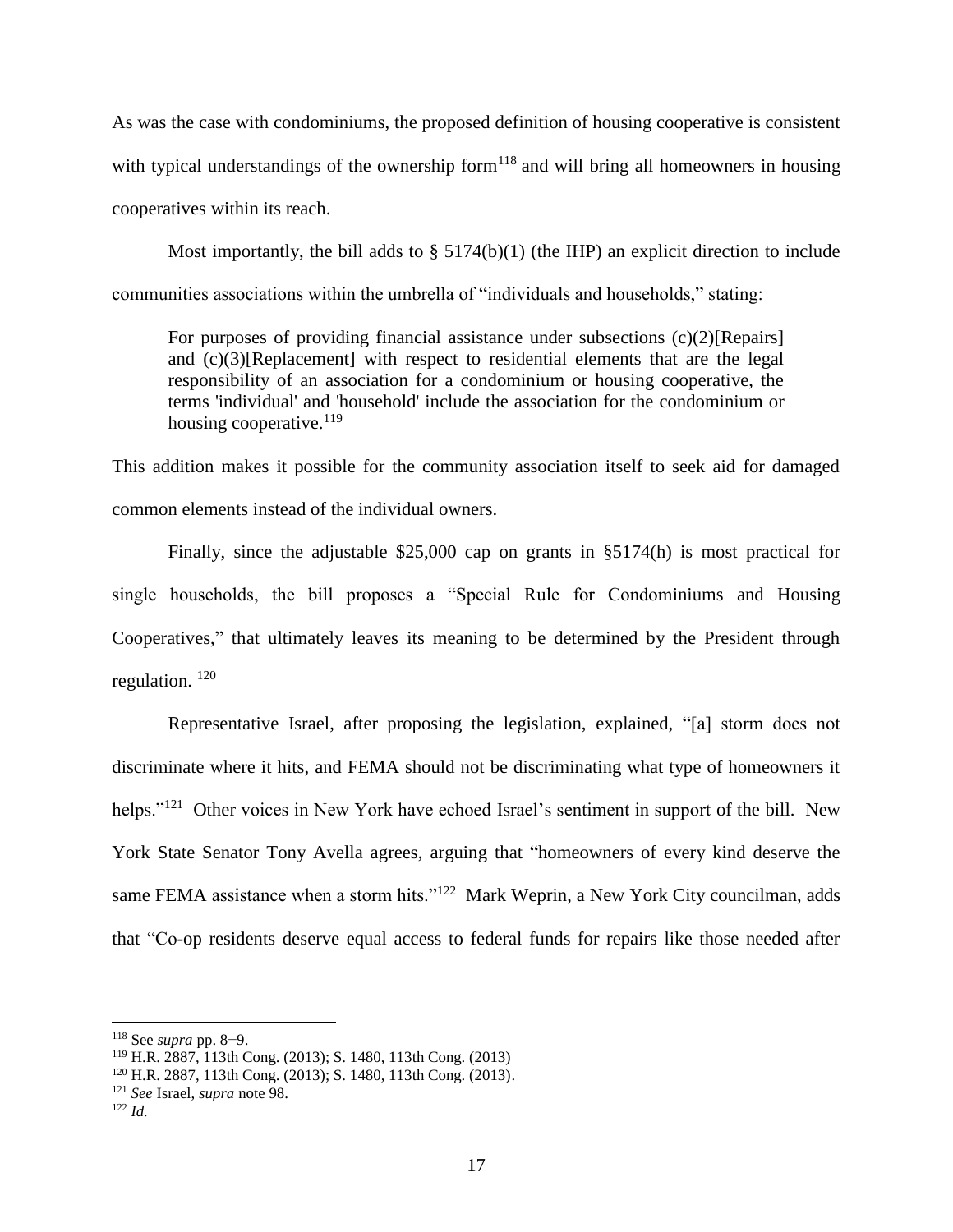Hurricane Sandy. I thank Congress Member Israel for introducing this legislation.<sup>"123</sup> In support of the bill, the Community Association Institute issued a call to action on their website, asserting that "[condominium and cooperative] homeowners and communities deserve the same disaster relief as any other homeowner and any other neighborhood."<sup>124</sup> These voices of support for the bill share a common realization that, with respect to the purpose of the IHP, homeowners in common interest communities are not meaningfully different from traditional homeowners. Denying coverage for community associations under the IHP is essentially the same thing as denying it to individual homeowners.

### A. The Proposed Amendments Reflect a More Reasonable View of Community Associations and Should be Passed

By designating community associations as businesses, FEMA has created an obvious hardship to homeowners in condominiums and housing cooperatives.<sup>125</sup> A more reasonable view of the entity would recognize that community associations are inseparable from their members. The appropriateness of this view becomes even more pronounced when taken in the context of disaster relief. The repair and replacement provisions of the IHP were intended to assist those living in "owner-occupied private residences" following major disasters.<sup>126</sup> Thus, blocking IHP grants to cooperatives and community associations is only sensible if there is something peculiar to their ownership type that elevates them from the realm of mere homeowners or that uniquely equips them, relative to traditional homeowners, to recover from the disasters. There is no reason to believe, however, that this is the case. Ultimately, the best view of community associations is as extensions of the individual, private home owners of which they are comprised.

<sup>123</sup> *Id.*

<sup>&</sup>lt;sup>124</sup> *FEMA Advocacy and Talking Points 2013*, COMMUNITY ASSOCIATION INSTITUTE (2013), http://www.caionline.org/govt/Pages/FEMAAdvocacyandTalkingPoints2013.aspx.

<sup>125</sup> *See* Navarro, *supra* note [19.](#page-3-2)

<sup>126</sup> 42 U.S.C.A. § 5174 (c)(2)-(3) (West 2013).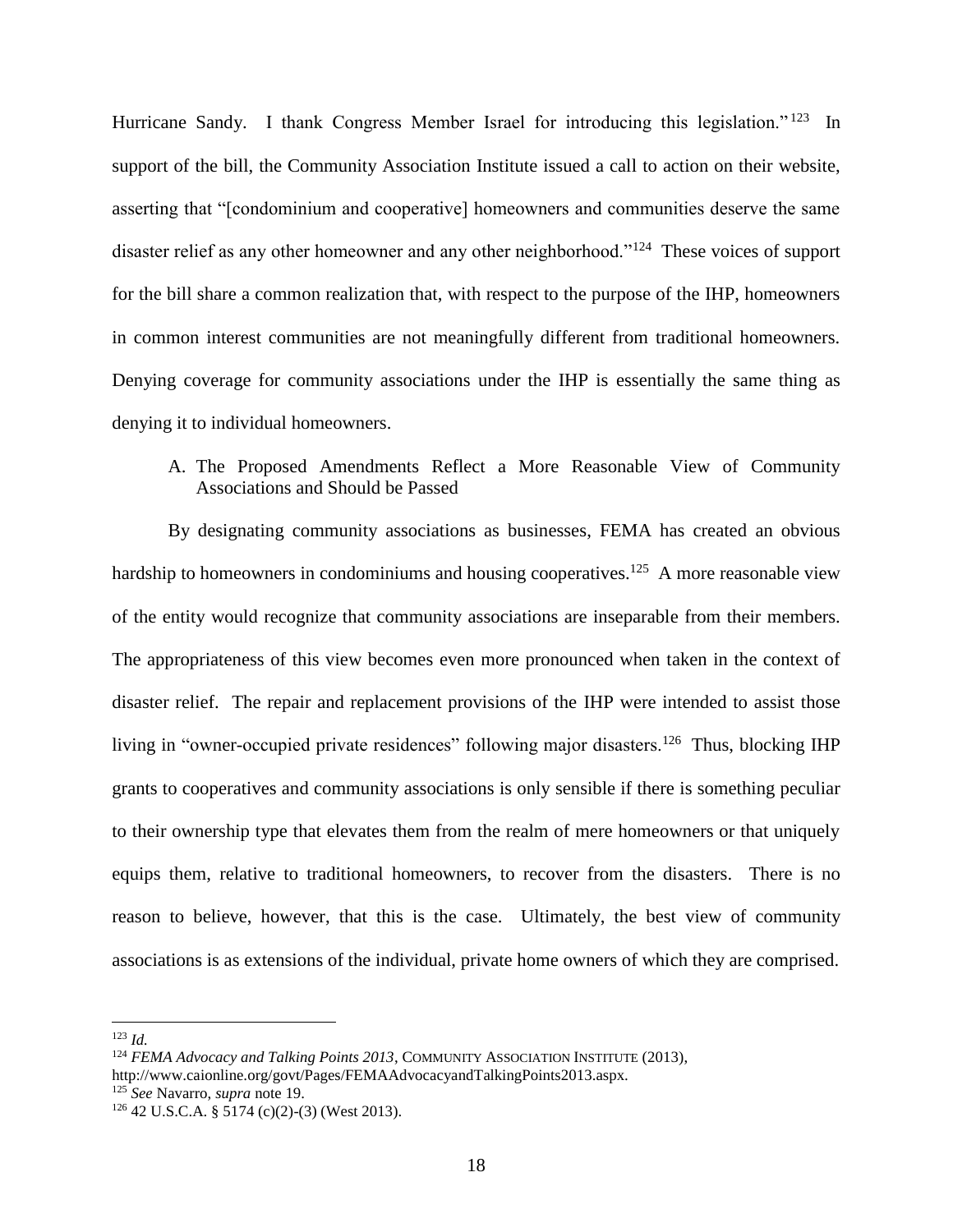<span id="page-19-0"></span>To be sure, the issue is not clear cut, and FEMA is not the first to struggle in assigning a legal identity to the ownership form.<sup>127</sup> At various times, and in different contexts, community associations have been viewed as businesses, governmental-type entities, or simply private associations.<sup>128</sup> Similarly, individual rights holders in cooperatives have been viewed as renters, investors, and most appropriately, as holders of real property.<sup>129</sup> No doubt, much of the confusion associated with the form of ownership is a result of the fact that community associations often resemble corporate entities in both name and governance.<sup>130</sup> A closer look at both the make-up and the role of community associations, however, reveals that, while perhaps analogous to businesses in some superficial aspects, a much more realistic view of the community association is as an extension of the homeowner.

In advocating for the passage of Representative Israel's proposed amendments to the Stafford Act, the remainder of this part explains first why cooperative stock ownership should be viewed practically, as home ownership. The focus then turns to an explanation of why a view of community associations as businesses is inconsistent with the views espoused by a number of courts. Finally, the remainder of this Comment explains how, in the specific context of disaster relief, a view of community associations which denies them characterization as home owners works a particular hardship to the members of such communities, a hardship that can only be remedied by passage of Representative Israel's amendments.

1. Cooperative Stock as Real-Estate Ownership

<sup>127</sup> *See, e.g.*, United Hous. Found., Inc. v. Forman, 421 U.S. 837, 853 (1975); Susan F. French*, Making Common Interest Communities Work: The Next Step,* 37 URB. LAW. 359, 362–65 (2005) (examining the legally confusing similarities and difference between community associations and private businesses, private associations, and local governments).

<sup>128</sup> *See, e.g.*, French, *supra* note [127,](#page-19-0) at 362–65.

<sup>129</sup> *See Forman*, 421 U.S. at 853. *See also* Kadera v. Superior Court, 931 P.2d 1067 (Ariz. Ct. App. 1996); Anton Sattler, Inc. v. Cummings, 425 N.Y.S.2d 476, 478 (Sup. Ct. 1980).

<sup>130</sup> *See* French, *supra* note [127,](#page-19-0) at 363.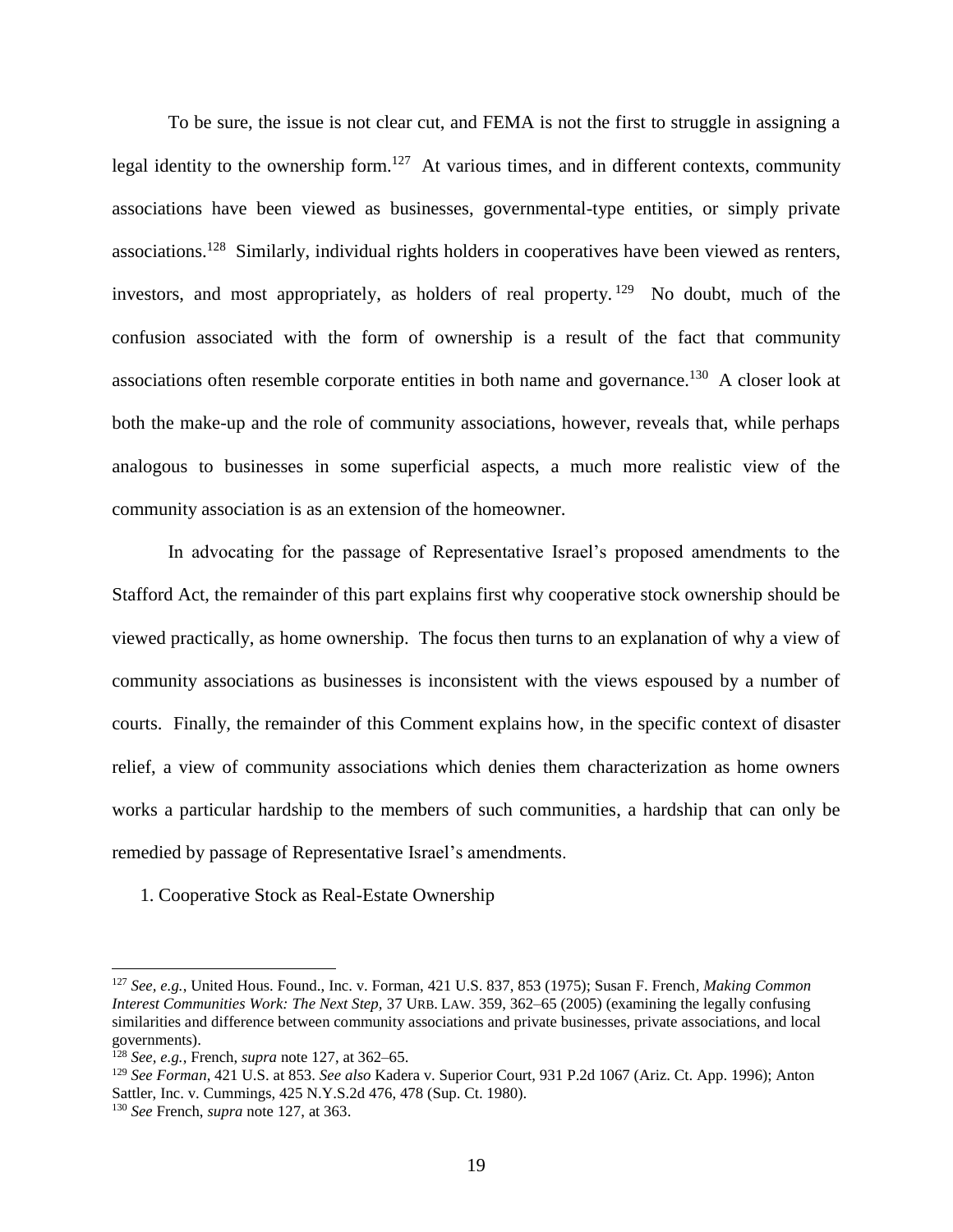Housing cooperatives present a special issue for individual ownership because the only thing that the individual technically holds is title to stock in the cooperative corporation, which in turn holds the actual title.<sup>131</sup> This peculiar property arrangement raises questions about the nature of the individual's ownership interest. $132$ 

<span id="page-20-0"></span>While recognizing the ambiguous nature of cooperative ownership, a number of courts facing these definitional issues have opted to place substance over form, ignoring semantic and technical distinctions, to find that cooperative shareholders are more akin to real property owners than mere renters or investors. In *United Housing Foundation, Inc. v. Forman*, for example, the Supreme Court was forced to answer the question of whether residents' shares in a housing cooperative, referred to as "stock" when purchased, constituted "securities," bringing them within the purview of the Securities Act of  $1933^{133}$  and the Securities Exchange Act of  $1934$ .<sup>134</sup> The Securities Act of 1933 defined "security" broadly and included in its definition the phrase "any stock."<sup>135</sup> Despite this clear language, the court held that "form should be disregarded for substance," insisting that "the emphasis should be economic reality."<sup>136</sup>

With a view targeting "economic reality" the court explained, "[c]ommon sense suggests that people who intend to acquire only a residential apartment in a state-subsidized cooperative, for their personal use, are not likely to believe that in reality they are purchasing investment securities simply because the transaction is evidenced by something called a share of stock."<sup>137</sup> In determining the nature of the individual's property interest, the Court made clear that reducing

 $\overline{\phantom{a}}$ 

<sup>136</sup> *Forman*, 421 U.S. at 848 (quoting Tcherepnin v. Knight, 389 U.S. 332, 336 (1967)).

<sup>131</sup> *See* Schill, *supra* note [17,](#page-3-3) at 276.

<sup>132</sup> David S. Wilson, *First-Aid for Housing the Low- and Fixed-Income Elderly: The Case for Resuscitating Cooperative Housing*, 15 ELDER L.J. 293, 304 (2007) (describing "[o]ne main problem that cooperative housing has faced is the difficulty of classifying the type of interest a buyer obtains when purchasing a cooperative ownership interest").

<sup>133</sup> *Forman*, 421 U.S. at 844.

<sup>134</sup> *Id.* at 845*.*

<sup>135</sup> 15 U.S.C.A. § 77b (a)(1) (West 2013).

<sup>137</sup> *Id.* at 851.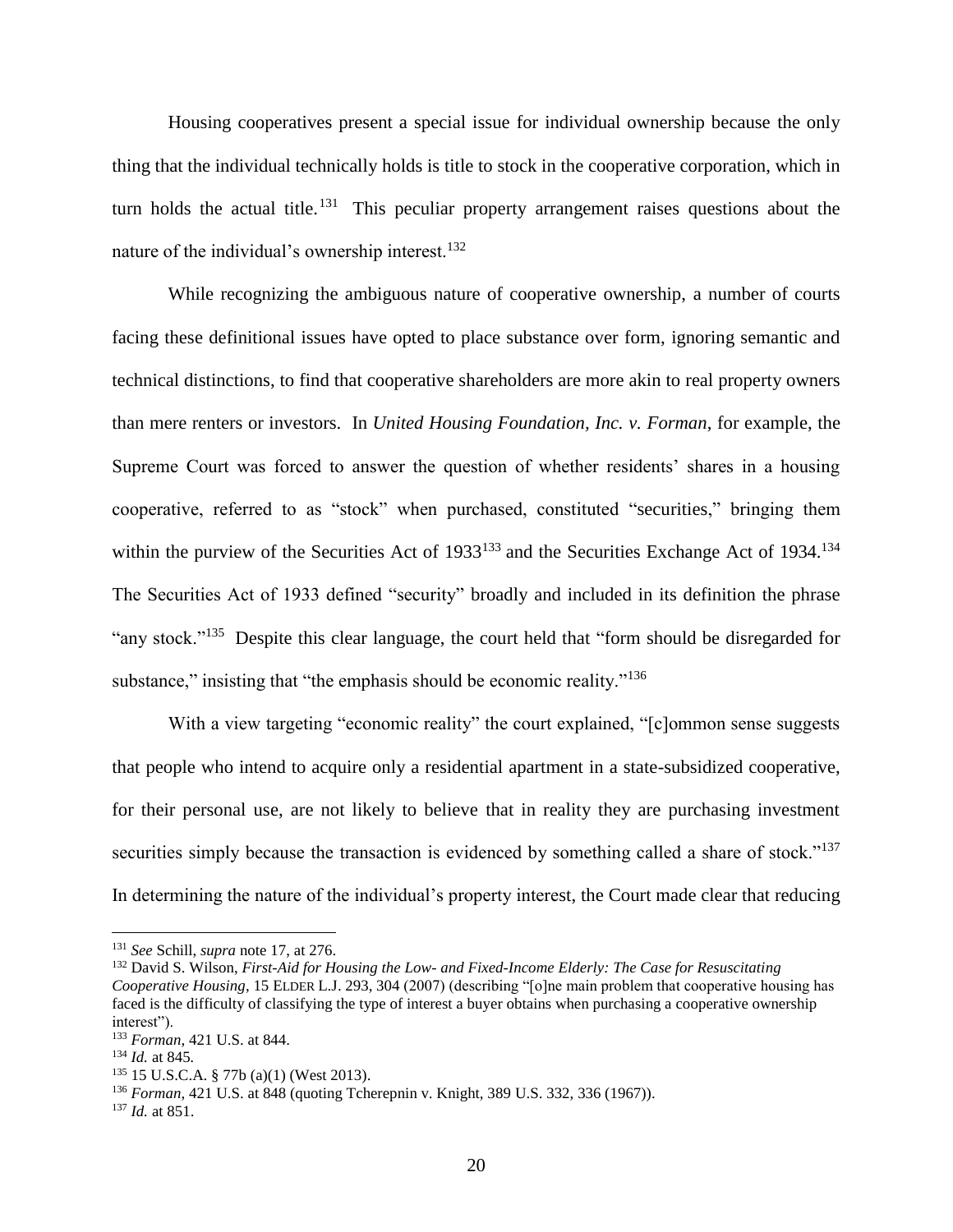the issue to a literal examination of the chosen nomenclature, in this case a "stock," is misplaced.<sup>138</sup>

Other courts have dealt with the definitional problems of co-op ownership similarly, focusing on the practical realities attendant to the ownership form.<sup>139</sup> In a particularly thorough opinion, an Arizona court of appeals refused to "exalt form over substance in real property transactions," and held that a cooperator acquires a real property interest when they purchase shares in a cooperative.<sup>140</sup> The court explained that, with the exception of the fact that there is no title transfer, the stock purchase possesses all of the indicia of a real estate transaction.<sup>141</sup> In the particular facts of the Arizona case, for instance, the purchaser chose a preferred location and neighborhood, provided a sizable initial investment, possessed an exclusive right to occupy the unit, and held an interest that was both devisable and assignable. <sup>142</sup> In other words, the court was, again, willing to delve below the superficial, and view the "stock purchase" for what it was: a real estate purchase.

#### 2. Community Associations are Inseparable Extensions of their Members

While housing cooperative members present a special issue in receiving grants for repairs to their individual apartments, the bigger issue, and the issue with which Congressman Israel's legislation<sup>143</sup> deals, is FEMA's purported inability under the Stafford Act to offer IHP grants to any community associations, including cooperative corporations.<sup>144</sup> Like a literal view of

<sup>138</sup> *See* Wilson, *supra*, note [132,](#page-20-0) at 311 ("In Forman [sic], the Court recognized that the most important characteristic of a housing cooperative is that it is a home.").

<sup>139</sup> *See, e.g.*, Kadera v. Superior Court, 931 P.2d 1067 (Ariz. Ct. App. 1996); Anton Sattler, Inc. v. Cummings, 425 N.Y.S.2d 476, 478 (Sup. Ct. 1980) (holding that a cooperator possesses a proprietary lease, which is a real property interest for purposes of the statute of frauds, but that cooperator is subject to the rights and duties set forth in the proprietary lease).

<sup>140</sup> *Kadera*, 931 P.2d at 1074.

<sup>141</sup> *Id.*

<sup>142</sup> *Id.* at 1074–75.

<sup>143</sup> H.R. 2887, 113th Cong. (2013); *see also* S. 1480, 113th Cong. (2013).

<sup>144</sup> *See Bill Would Alter FEMA Policy*, *supra* note [109.](#page-15-0)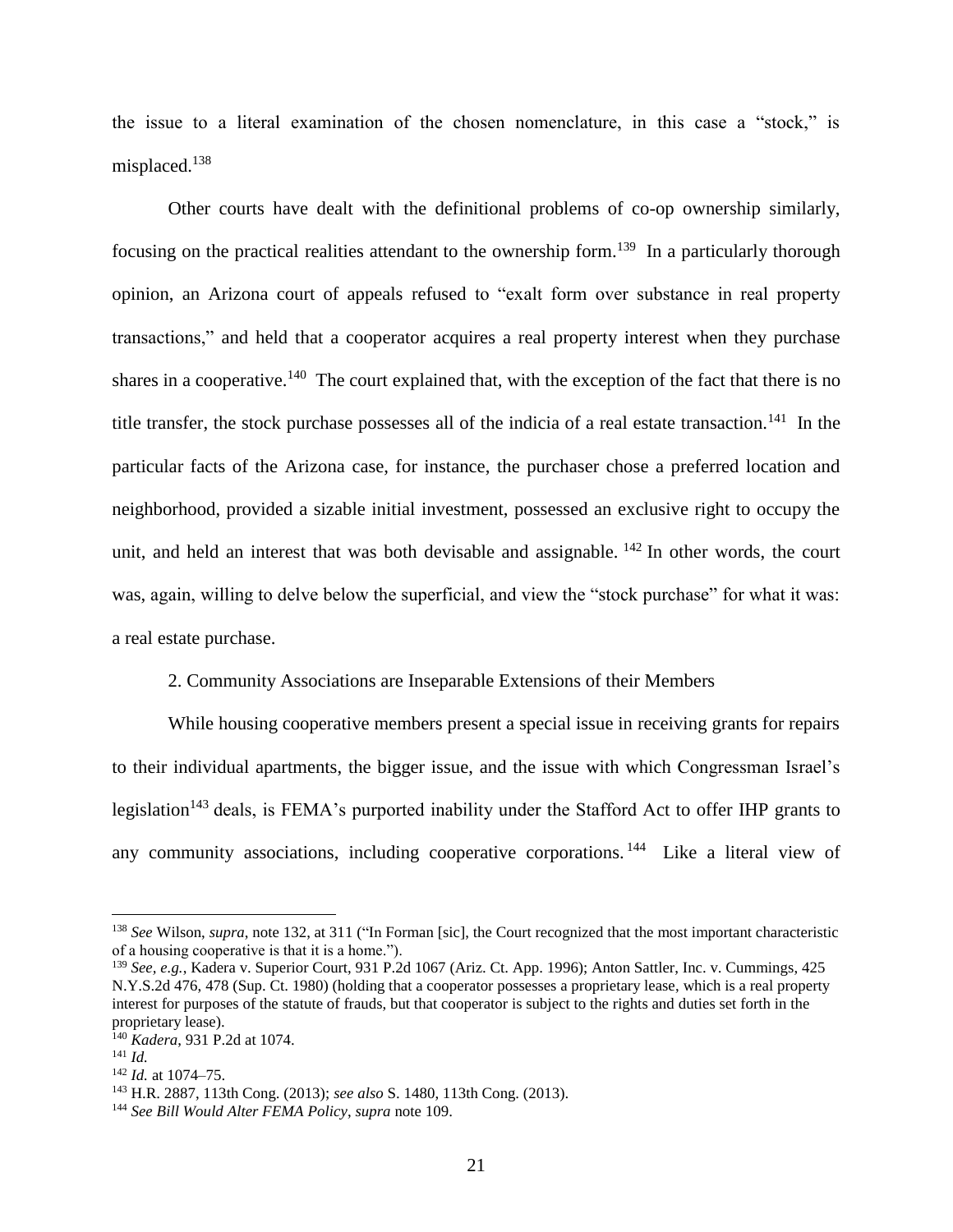housing cooperative members, a formalistic view of community associations as businesses is misguided and fails to adequately consider the association's make-up and functions.

<span id="page-22-1"></span><span id="page-22-0"></span>There is no doubt that much of the impetus behind the desire to view community associations as business entities comes from the fact that they are typically organized as corporations under state corporate law; if viewed in isolation, however, that label is misleading.<sup>145</sup> As an initial matter, community associations are almost always chartered as nonprofits.<sup>146</sup> Associations function to protect their resident's interests as property owners, not to maximize profits.<sup>147</sup> Further, unlike profit driven corporate entities, community associations are comprised entirely of the residents they represent and are likewise controlled by a board of directors assembled from, and elected by, members of the same association.<sup>148</sup> In fact, these officers and directors are not paid, their service is not typically treated as a career, and in many cases they have no formal training.<sup>149</sup>

Some courts, recognizing the unique character of community associations, have indicated a wariness to view community associations strictly as businesses.<sup>150</sup> Generally, in corporate law, when a shareholder contests a board's decision, courts will apply the business judgment rule.<sup>151</sup> Premised on the belief that a risk of liability will discourage boards from taking the type of risks necessary to maximize their value, the business judgment rule works to insulate boards from

<sup>145</sup> *See* Wayne S. Hyatt, *Common Interest Communities: Evolution and Reinvention*, 31 J. MARSHALL L. REV. 303, 342 (1998) ("Most community associations created today are incorporated under the not-for-profit corporation law of the state in which they operate."); *see also* HYATT &. FRENCH, *supra,* note [41,](#page-7-0) at 3.

<sup>146</sup> *See* Hyatt, *supra* note [145,](#page-22-0) at 342.

<sup>147</sup> Kristin L. Davidson, *Bankruptcy Protection for Community Associations As Debtors*, 20 EMORY BANKR. DEV. J. 583, 599 (2004) ("Unlike the goal of typical shareholders to maximize profits, members of associations have varied concerns relating to their living environment.").

<sup>148</sup>*Id.* at 592.

<sup>149</sup> *See* French, *supra* note [127,](#page-19-0) at 364.

<sup>150</sup> *See* Davidson, *supra* note [147.](#page-22-1)

<sup>151</sup> *See* Hyatt, *supra* note [145,](#page-22-0) at 345–46.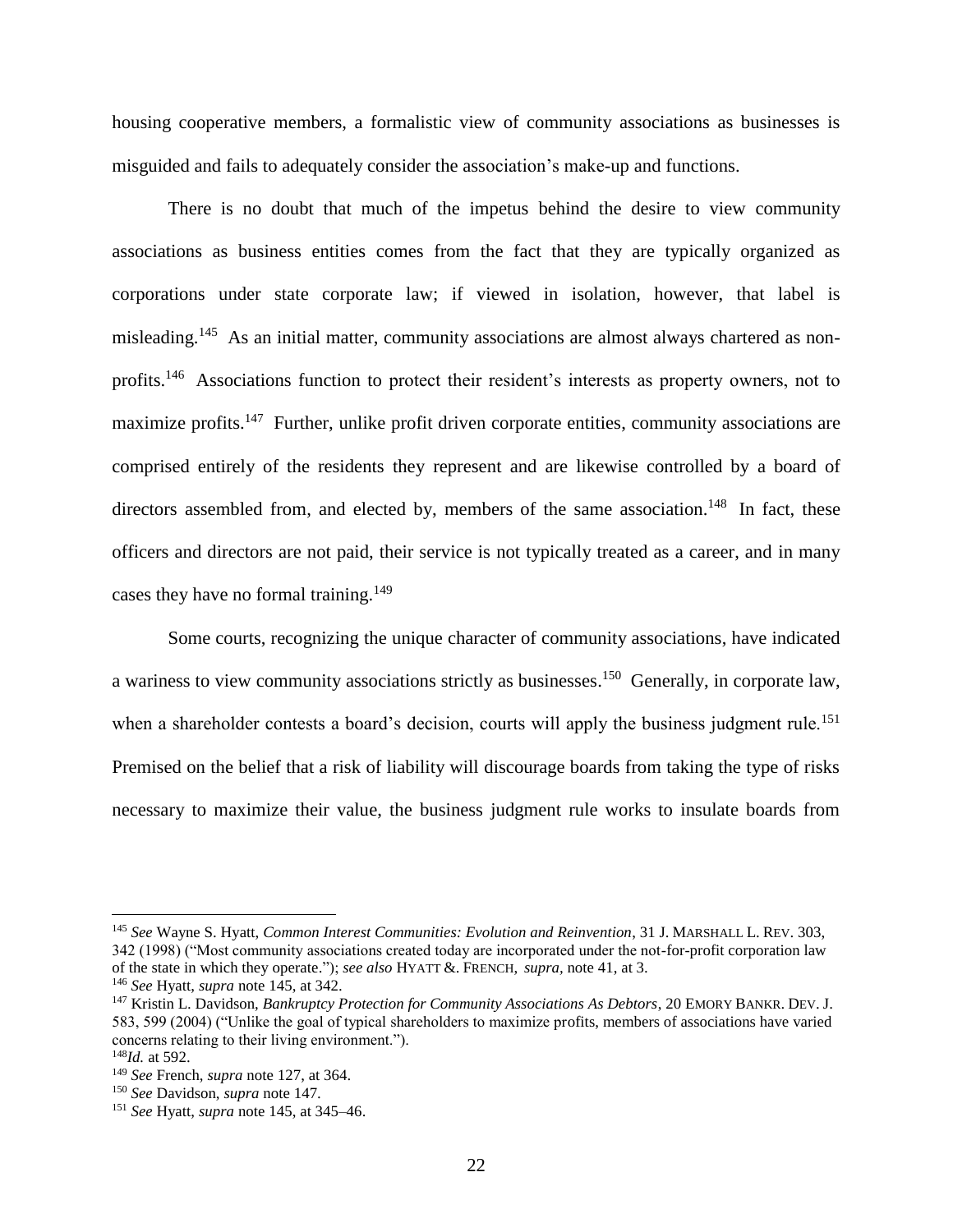<span id="page-23-0"></span>liability.<sup>152</sup> The Delaware Supreme Court explains that the rule represents a "presumption that in making a business decision the directors of a corporation acted on an informed basis, in good faith and in the honest belief that the action taken was in the best interests of the company."<sup>153</sup> The business judgment rule rests on a judicial deference to corporate boards, essentially allowing them to take whatever actions they believe are in the best interest of the company.<sup>154</sup>

Despite the fact that community associations are *technically* incorporated entities, not all courts have afforded them the generous cover of the business judgment rule, a reality demonstrated by their use of a reasonability standard to review association decisions.<sup>155</sup> One court applying a reasonability standard explained that associations "must balance individual interests against the general welfare" of the community at large.<sup>156</sup> Implicit in the decision to test the reasonability of an association's decision is a revelation by courts that unlike a typical corporation, associations have a "tremendous impact on the personal lives and homes of the association's residents."<sup>157</sup> In fact, courts and commentators alike have argued that community associations often function more like governmental bodies than like businesses.<sup>158</sup> This analogy,

<sup>152</sup> *See* WILLIAM T. ALLEN, REINIER KRAAKMAN, & GUHAN SUBRAMANIAN, COMMENTARIES AND CASES ON THE LAW OF BUSINESS ORGANIZATION 231–32 (4th ed. 2012); *see also* Hyatt, *supra* note [145,](#page-22-0) at 346.

<sup>153</sup> Aronson v. Lewis, 473 A.2d 805, 812 (Del. 1984).

<sup>154</sup> *See* Allen*, supra* note [152.](#page-23-0)

<sup>155</sup> *See, e.g.*, Nahrstedt v. Lakeside Village Condo. Ass'n, 878 P.2d 1275, 1278 (Cal. 1994) (holding that courts must enforce covenants, conditions and restrictions unless they are unreasonable); Cohen v. Kite Hill Cmty. Assn., 142 Cal. App. 3d 642, 652 (Ct. App. 1983) (holding that association's decision not to permit homeowner's building of a fence would be overturned only if it were arbitrary); Hidden Harbour Estates, Inc. v. Norman, 309 So. 2d 180, 182 (Fla. Dist. Ct. App. 1975) (holding that only reasonable association decisions will be upheld; arbitrary and capricious rules with no relation to a unit owner's health, happiness, or enjoyment of their property will be overturned).

<sup>156</sup> *Cohen*, 142 Cal. App. 3d at 653.

<sup>157</sup> *See* Davidson, *supra* note [147,](#page-22-1) at 599.

<sup>158</sup> *See, e.g.*, *Cohen*, 142 Cal. App. 3d at 651; Davidson, *supra* note [147,](#page-22-1) at 599; HYATT & FRENCH, *supra* note [145,](#page-22-0) at 3–4 (explaining that local municipalities have often favored creation of common interest communities because they receive the benefit of an increased tax base while the community association assumes many of the responsibilities otherwise reserved for municipal governments). *See also* French, *supra* note [127,](#page-19-0) at 362. French argues that, while also different from government in some respects, community associations manage communal property such as parks and streets, enforce land use restrictions similar to local zoning boards, levy assessments akin to property taxes, and supply services like utilities, snow removal, and security. *Id.* at 362.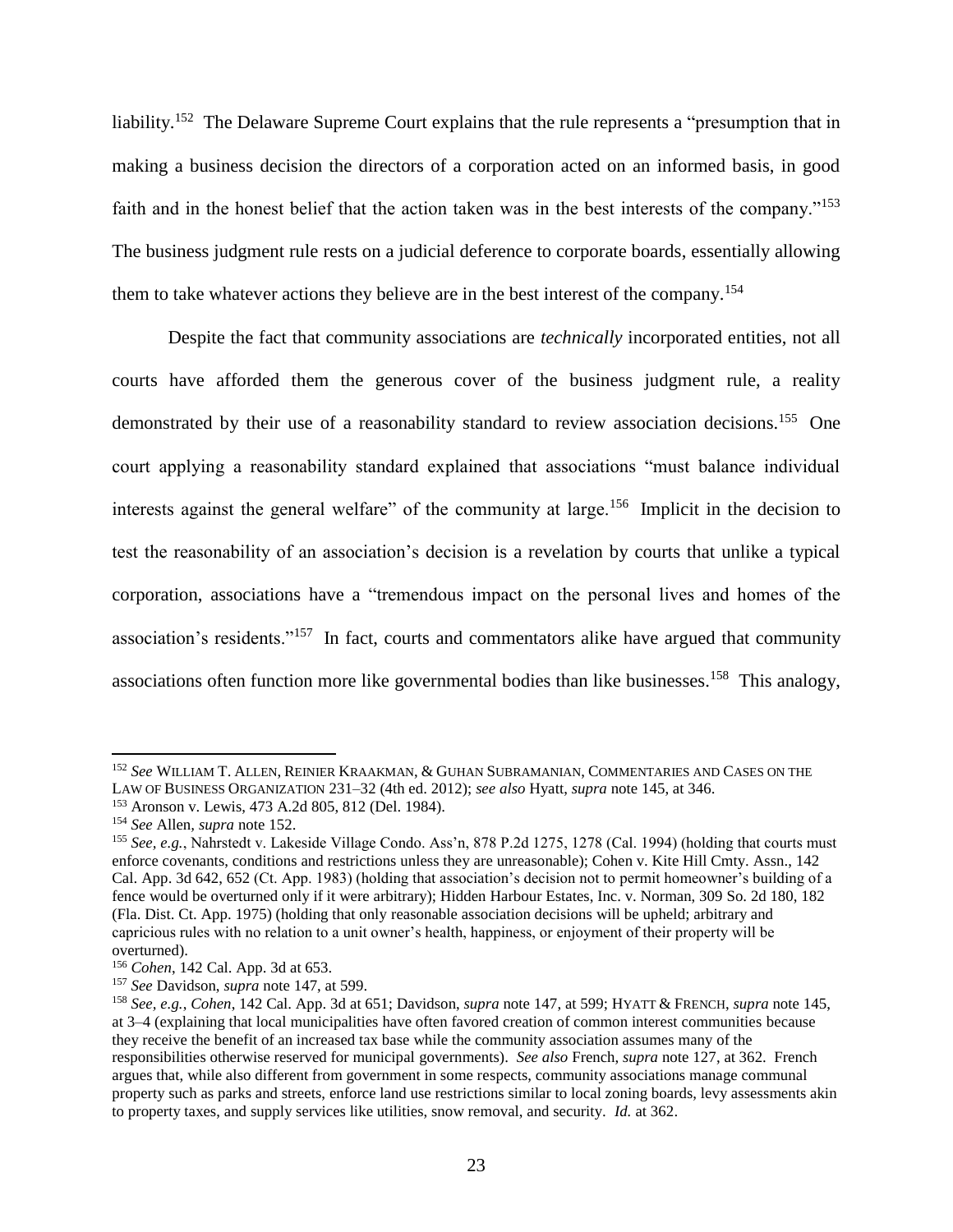<span id="page-24-0"></span>likening community associations to local governments is more helpful in understanding an association's true character than one likening it to a business entity.<sup>159</sup>

Governments, at their best, exist to represent the populace from which they draw their power, to act in the best interest of the collective. Community associations, similarly, exist as extensions of their individual property owners. Reflecting this view, the California Court of Appeals explained in *Cohen*, "[l]ike any community, [the community association] consists of individual members who form in the aggregate an organic whole."<sup>160</sup> Instead of viewing the association and its property owners as wholly distinct entities, the court recognized that the latter are inseparable parts of the former. This is not to say that community associations should be viewed simply as private governments,<sup>161</sup> nor does the *Cohen* court imply that.<sup>162</sup> The analogy to government simply offers a conceptual aid to understanding how community associations function with respect to their members.

3. Denying IHP Grants to Community Associations Violates Basic Fairness

The aptness of an analogy to government, and its use by courts, reveals the need to recharacterize the superficial view of community associations as mere businesses. This need for a definitional shift is even more pronounced when viewed in the context of disaster relief. As described earlier, community associations are made up exclusively of individual owners, their boards are comprised of, and elected by, members of the association, and much of their decisionmaking is governed by majority rule. <sup>163</sup> Most importantly, the community association functions

<sup>&</sup>lt;sup>159</sup> While the analogy is helpful, it is not complete. Community associations only serve to benefit their propertyowning private residents. On the other hand, municipal governments serve an entire community. *See* Davidson, *supra* note [147,](#page-22-1) at 600.

<sup>160</sup> *Cohen*, 142 Cal. App. 3d at 653.

<sup>161</sup> *See supra* not[e 159.](#page-24-0)

<sup>162</sup> The court simply analogized a community association's approval of a fence to a municipal zoning board's granting of a variance. *Cohen*, 142 Cal. App. 3d at 652.

<sup>163</sup> *See* French, *supra* note [127](#page-19-0) at 363–64.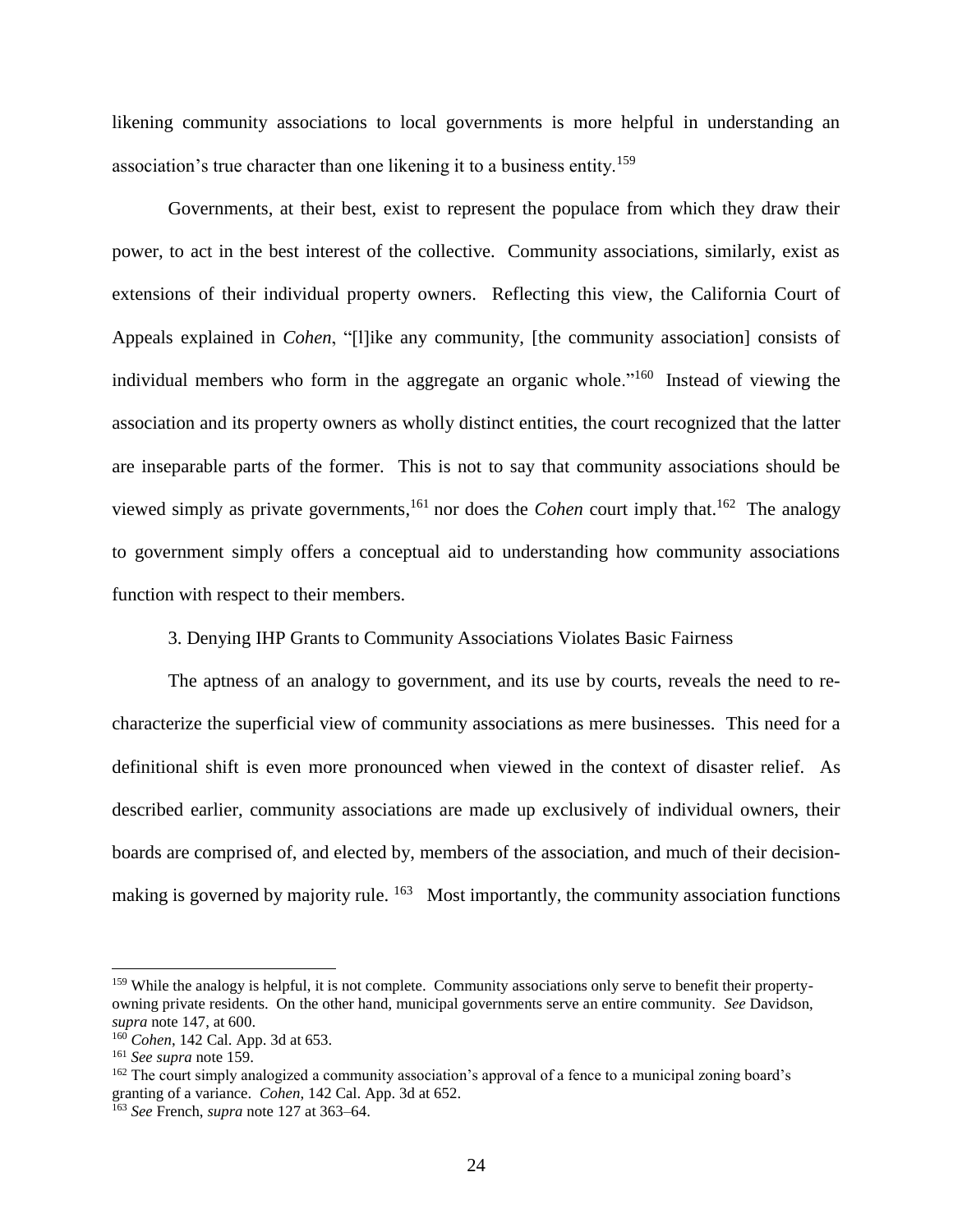almost entirely with the money it raises in assessments from its own members.<sup>164</sup> Consequently, when an association faces an emergency, it is, in reality, its member-homeowners who face an emergency.<sup>165</sup>

<span id="page-25-0"></span>The community association exists for the purpose of representing its members' interests as homeowners, thus a harm to the association is necessarily a harm to its members. The Court of Appeals of New York espoused this view of community associations in *Neponsit Property Owners' Association v. Emigrant Industrial Savings Bank*, a seminal case in the development of common interest communities.<sup>166</sup> Affirmatively answering the question of whether community associations could enforce covenants running with the land (in this case, the payment of dues) on behalf of their members, the court explained that community associations were formed as "a convenient instrument by which the property owners may advance their common interests."<sup>167</sup> To the *Neponsit* court then, community associations were an extension of their members and the association was simply a convenient way to represent their interests as homeowners.<sup>168</sup> If the Stafford Act is directed at protecting homeowners from the tragedies attendant to disasters by helping them repair and replace their homes, refusing to provide aid to community associations runs directly contrary to that goal, because a hardship to the association is a hardship to the individual owner. $169$ 

<sup>164</sup> *Id.* at 362.

<sup>&</sup>lt;sup>165</sup> *See* Davidson, *supra* note [147,](#page-22-1) at 608 ("If emergency costs to repair the common elements exceed the insurance coverage, the governing documents of a community association typically provide the association with power to levy and collect special assessments.").

<sup>166</sup> Neponsit Prop. Owners' Ass'n v. Emigrant Indus. Sav. Bank, 15 N.E.2d 793, 798 (N.Y. 1938); *see also* Andrew Russell, *The Tenth Anniversary of the Restatement (Third) of Property, Servitudes: A Progress Report*, 42 U. TOL. L. REV. 753, 759 (2011) (describing *Neponsit* as "the seminal case validating homeowners associations as beneficiaries of association fees").

<sup>167</sup> *Neponsit*, 15 N.E.2d at798.

<sup>168</sup> *See* Russell, *supra* note [167,](#page-25-0) at 759.

<sup>169</sup> 42 U.S.C.A. § 5174 (b)(1) (West 2013).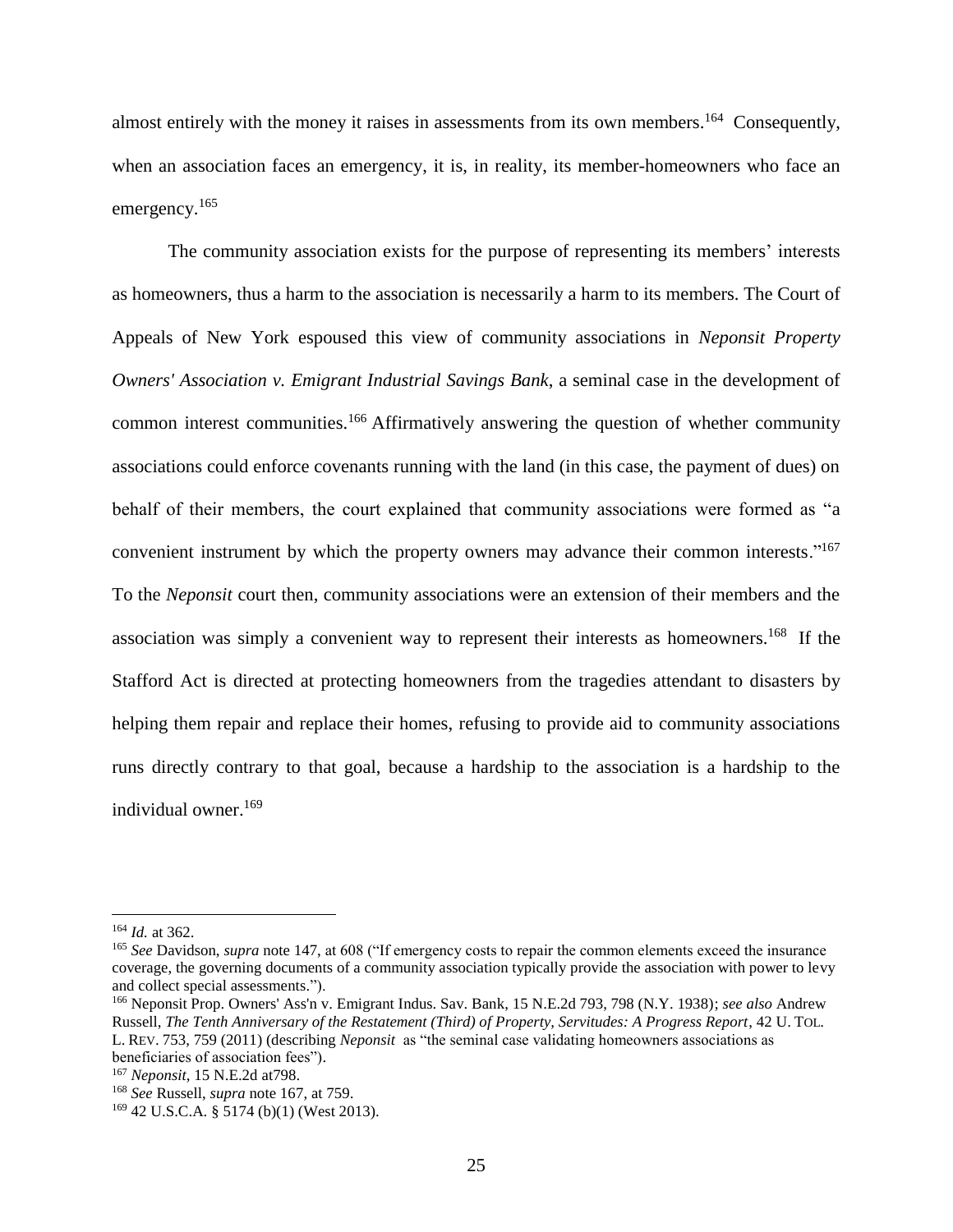There is no reason to think that extending IHP coverage to community associations offers any unique benefits to homeowners in common interest communities. Representative Israel's amendment does not lift any restrictions on the type of repairs and replacements eligible for grants under the IHP program.<sup>170</sup> Just like the grants available to traditional homeowners, grants offered to community associations under the amendments will be for the limited purpose of returning homes to a "safe and sanitary" condition.<sup>171</sup> There is no special benefit conferred upon homeowners in common interest communities under the amended version of the Stafford Act.

Despite their reliance on community associations, homeowners in common interest communities are not substantially better equipped to respond to emergencies than traditional homeowners. While many community associations will have insurance policies that protect against certain emergencies, such a policy is not likely to anticipate all emergencies.<sup>172</sup> In the event that repair costs exceed the policy's coverage, the excess will be covered by special assessments, drawn from the pockets of individual owners.<sup>173</sup> Further, responsible homeowners not living in community associations can also insure their homes from disasters. In fact, as the IHP is currently constituted, it anticipates that qualified homeowners might have insurance, but it does not deny them coverage on that ground.<sup>174</sup>

 While it is also true that community associations often develop reserve funds for emergent repairs and needs,<sup>175</sup> it is important to recognize that these funds generally anticipate predictable costs, like repairing common roofs or other long-term projects.<sup>176</sup> Further, these

<sup>170</sup> H.R. 2887, 113th Cong. (2013); S. 1480, 113th Cong. (2013).

<sup>171</sup> H.R. 2887, 113th Cong. (2013); S. 1480, 113th Cong. (2013).

<sup>172</sup> *See* Davidson, *supra* note [147,](#page-22-1) at 608.

<sup>173</sup> *Id.*

 $174$  42 U.S.C.A. § 5174 (c)(2)(B)(West 2013).

<sup>175</sup> *See* HYATT & FRENCH, *supra* note [41,](#page-7-0) at 341.

<sup>176</sup> *See id.* at 342 (explaining that boards should consider the number of replaceable assets, anticipate the *expected life*, and set the contribution amount from members to meet those eventual needs).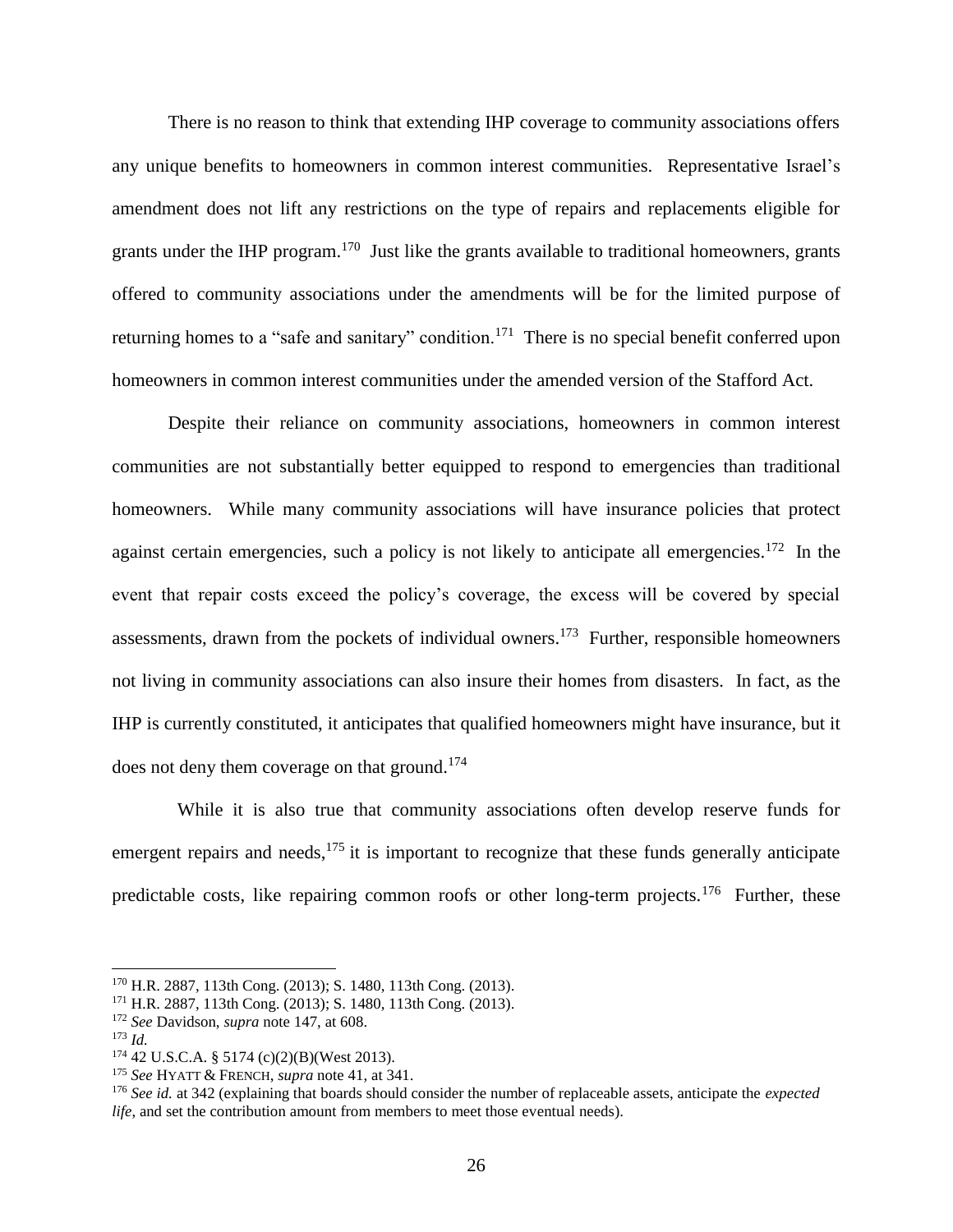funds are supplied with money raised by the association through assessments on residents.<sup>177</sup> While the administration of the reserve fund is necessarily formal when administered by a community association, it is, in essence, nothing more than a budgetary strategy that most responsible homeowners can and should practice, even if in a less formal capacity.

Reserve funds and insurance policies aside, the fact of the matter is that when a major disaster strikes, homeowners in common interest communities are left to bear the costs just like any other homeowner.<sup>178</sup> When there is damage to a common element that is under the legal control of the community association, like a shared roof, wall, furnace, or boiler, the Stafford Act is not armed to offer the same repair grants it could to an individual homeowner.<sup>179</sup> While the cost of repairing commonly held property will ultimately be paid by individual owners, the determination that community associations are businesses prevents them from receiving the same grants as other homeowners.<sup>180</sup>

This characterization of community associations not only runs contrary to the substantive realities of the ownership form, it creates a result that violates basic fairness. This lack of fairness is even more glaring when considered alongside the reality that many residents who live in common interest communities are doing so out of necessity and not because of any meaningful choice on their part.<sup>181</sup> The number of common interest communities in the United States continues to grow each year, and in many areas housing markets are saturated with

<sup>177</sup> *Id.* at 341.

<sup>178</sup> *See* Davidson, *supra* note [147,](#page-22-1) at 608–09 ("Special assessments are risky for the financial stability of a community association because they have not been anticipated by the association or budgeted into the personal finance costs of members.").

<sup>179</sup> *See* Navarro, *supra* note [19.](#page-3-2)

<sup>180</sup> *Id.*

<sup>181</sup> *See* Franzese & Siegel, *supra* note [41,](#page-7-0) at 1124–25; *see also* Hyatt, *supra* not[e 145,](#page-22-0) at 312.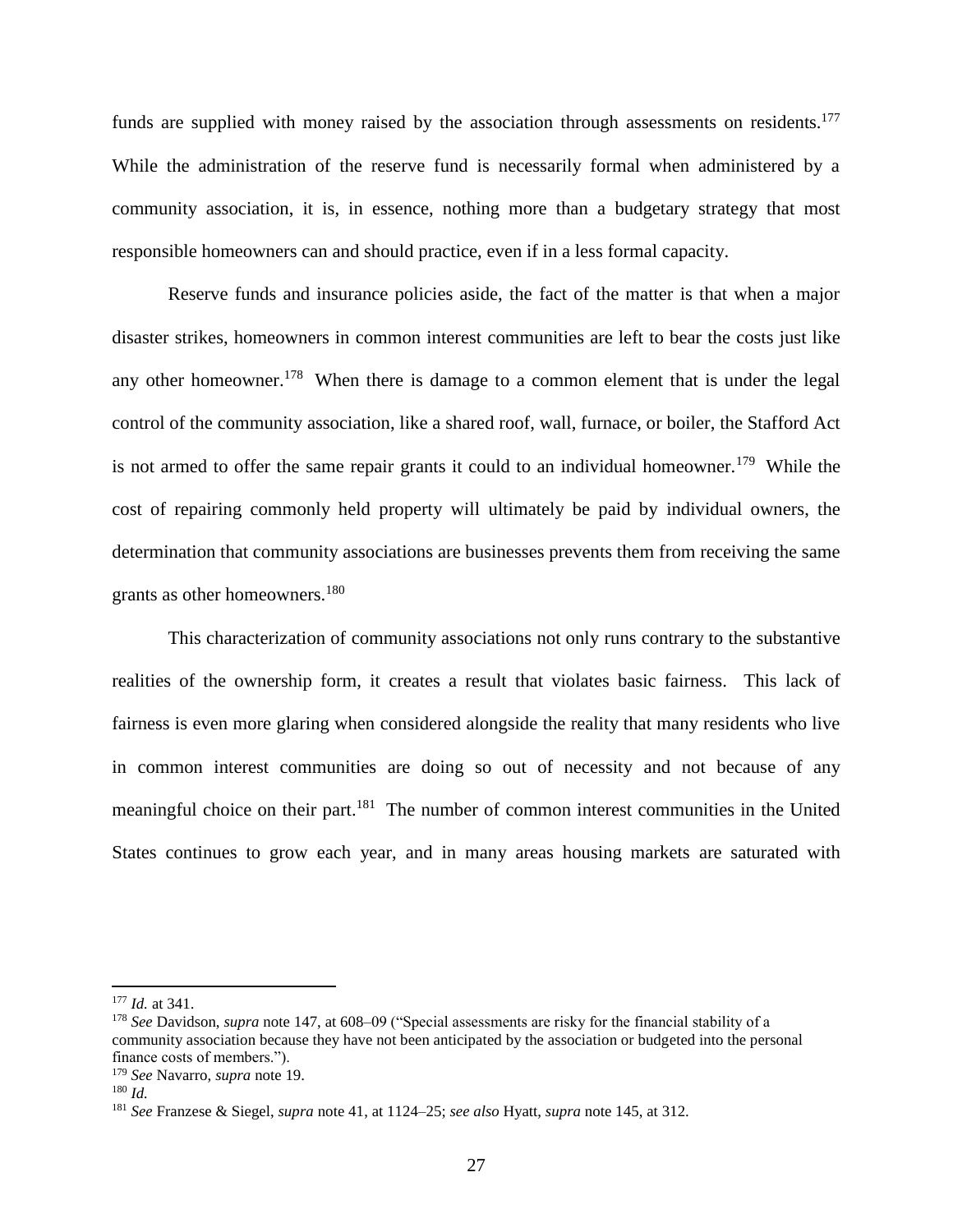common interest communities.<sup>182</sup> As a result, this trend has deprived many home buyers of meaningful choice.<sup>183</sup>

Adding to the unfairness of this reality, it is worth noting that much of the growth of common interest communities in housing markets across the country has been fueled by local governments.<sup>184</sup> Local governments favor common interest communities because it allows them to widen their tax base while at the same time providing fewer services than they would if traditionally owned homes were built.<sup>185</sup> As local governments continue to struggle with budget crises of their own, it is likely that this trend will continue, <sup>186</sup> placing more and more homeowners in the coverage gap created by their non-inclusion in the Stafford act's IHP program.

#### VI. **Conclusion**:

The Stafford Act, as presently constituted, unfairly excludes community associations from its IHP.<sup>187</sup> This exclusion is the result of an overly formal interpretation of community associations as business entities. <sup>188</sup> While such an interpretation may be superficially comprehensible, it distorts the reality that community associations are inseparable from the individual homeowners they represent. Thus, the exclusion of community associations from IHP coverage results in the practical exclusion of individual homeowners from the very relief the program purports to offer. The hardship this gap in coverage creates is uniquely apparent in the

<sup>182</sup> *See* Franzese & Siegel, *supra* note [41,](#page-7-0) at 1125.

<sup>183</sup> *See id.* at 1125.

<sup>184</sup> *See id.* at 1119–24; HYATT& FRENCH, *supra* note [41,](#page-7-0) at 3–4.

<sup>185</sup> *See* HYATT& FRENCH, *supra* note [41,](#page-7-0) at 3–4.

<sup>186</sup> *Id.*

<sup>187</sup> *See* Navarro, *supra* note [19.](#page-3-2)

<sup>188</sup> *Id.*